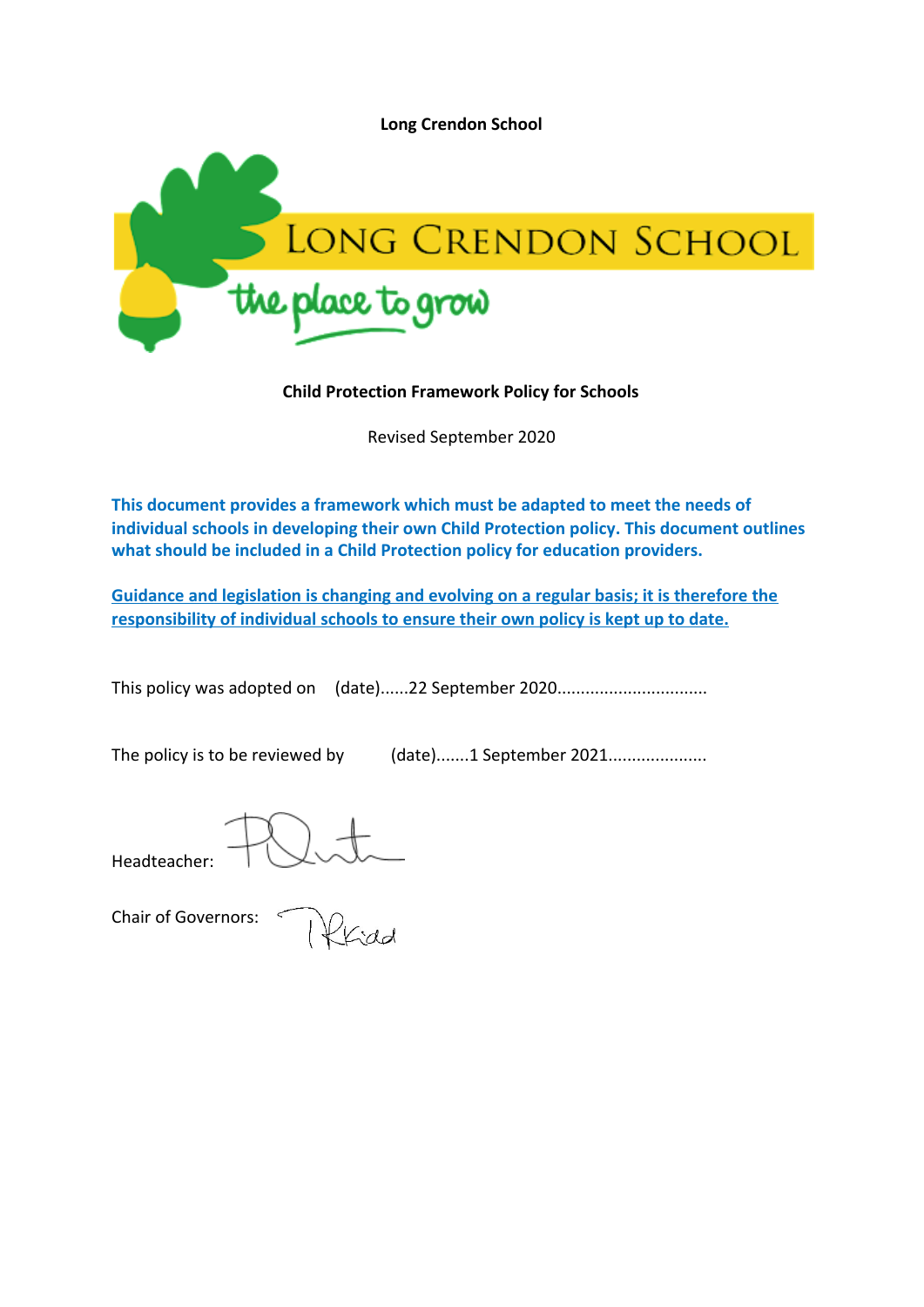### **CONTENTS**

- 1. Contacts
	- 1.1 School contacts
	- 1.2 Contacts in County
	- 1.3 Other contacts
	- 1.4 Linked policies
- 2. Introduction
- 3. Responsibilities
- 4. Procedures
- 5. Retention of records
- 6. Confidentiality
- 7. Dealing with disclosure
- 8. Multi-Agency working
- 9. Supporting staff
- 10. Allegations against staff and volunteers (including Governors)
- 11. Whistleblowing
- 12. Physical intervention/positive handling
- 13. Anti-bullying
- 14. Racist incidents
- 15. Health and Safety
- 16. Prevention
- 17. E-safety
- 18. Sexting
- 19. Peer on peer abuse
- 20. Cultural Issues
- 21. Honour based violence
- 22. Contextual safeguarding
- 23. Serious violence
- 24. Children potentially at greater risk of harm & mental health concerns
- 25. Use of photography
- 26. Policy Review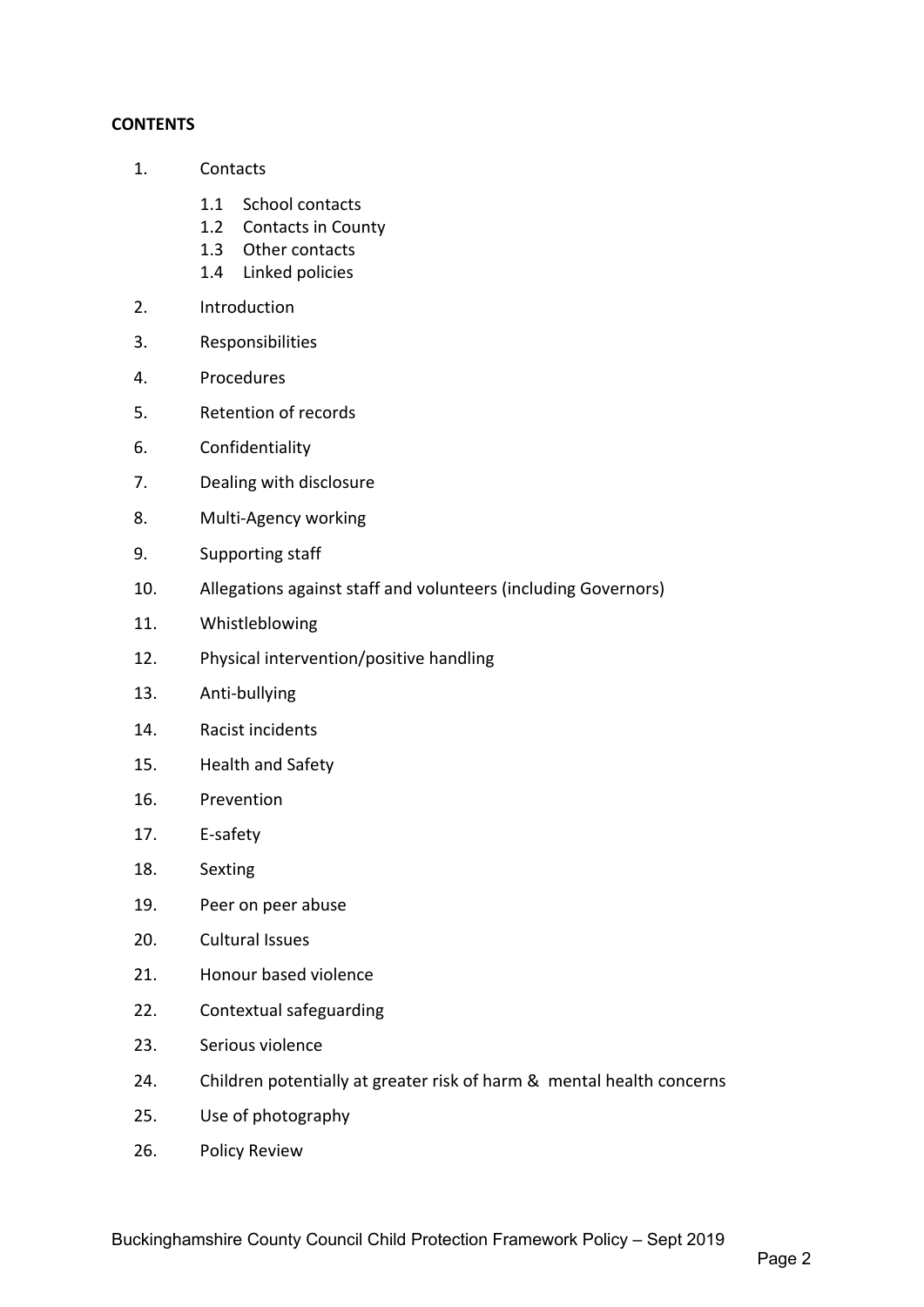## APPENDIX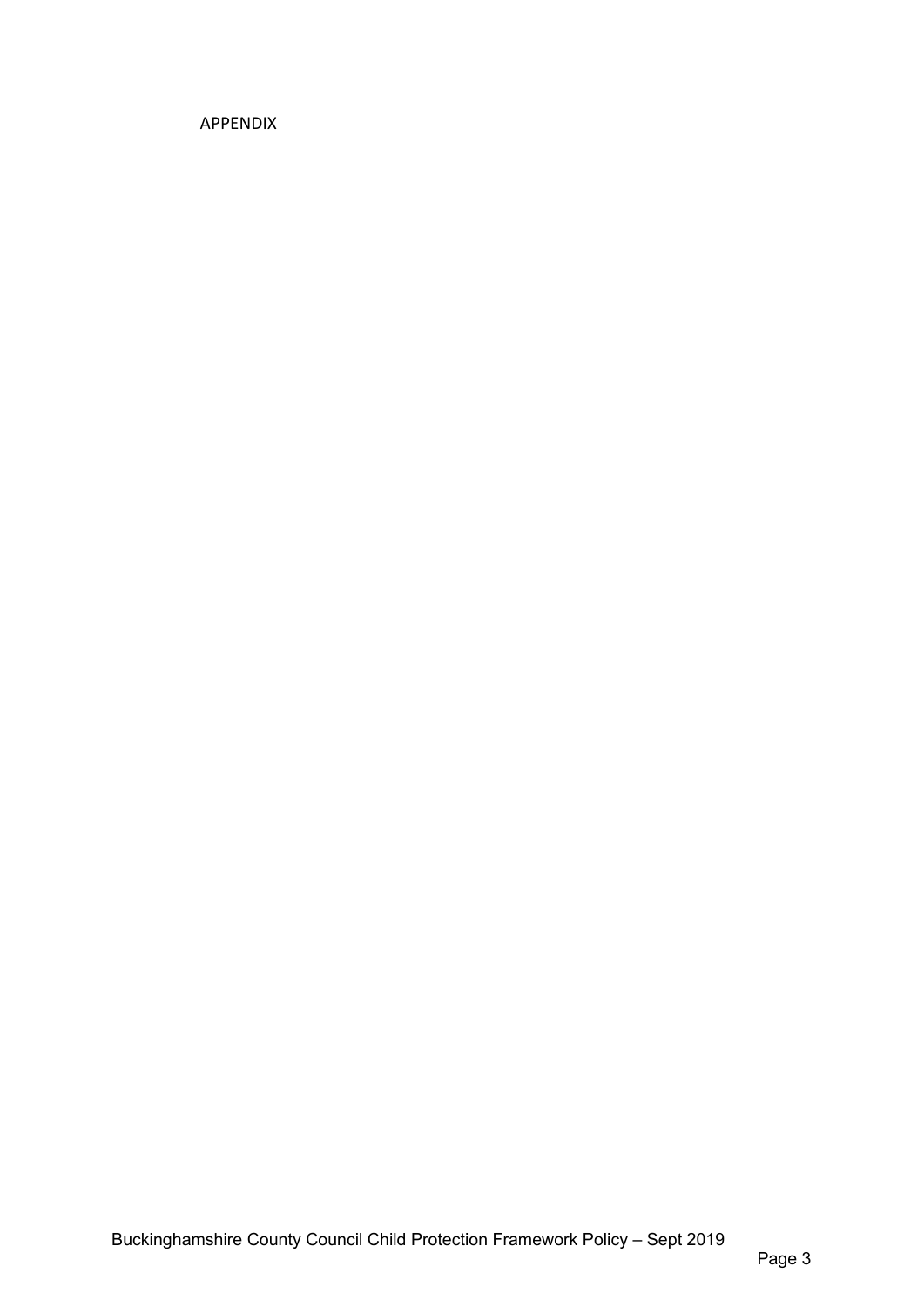# 1. Contacts

School contacts

| <b>Position</b>                               | <b>Contact Details</b>    |  |
|-----------------------------------------------|---------------------------|--|
| <b>Headteacher</b>                            | Polly Quinton 07464276385 |  |
| <b>Designated Safeguarding Lead (DSL)</b>     | Polly Quinton 07464276385 |  |
| <b>Deputy Designated Safeguarding Lead(s)</b> | Anna Bowden 07540115583   |  |
| <b>Nominated Safeguarding Governor</b>        | Liz Guerin 07809738228    |  |
| <b>Chair of Governors</b>                     | Tim Kidd 07764272264      |  |
|                                               | tim kidd@btinternet.com   |  |

Contacts in County

| Contact                                                                                                                                                                                                                                                                                                                                                                                                                       | <b>Phone Number</b>           |
|-------------------------------------------------------------------------------------------------------------------------------------------------------------------------------------------------------------------------------------------------------------------------------------------------------------------------------------------------------------------------------------------------------------------------------|-------------------------------|
| <b>Education Safeguarding Advisory Service</b><br>ESAS offers support to education providers to assist them to<br>deliver effectively on all aspects of their safeguarding<br>responsibilities.                                                                                                                                                                                                                               | 01296 382912                  |
| <b>First Response Team (including Early Help, Channel)</b>                                                                                                                                                                                                                                                                                                                                                                    | 01296 383962                  |
| The First Response Team process all new referrals to social care,<br>including children with disabilities. Referrals are assessed by the<br>team to check the seriousness and urgency of the concerns and<br>whether Section 17 and/or Section 47 of the Children Act 1989<br>apply. The First Response Team will ensure that the referral<br>reaches the appropriate team for assistance in a quick and<br>efficient manner. | Out of hours<br>0800 999 7677 |
| <b>Local Authority Designated Officer (LADO)</b>                                                                                                                                                                                                                                                                                                                                                                              | 01296 382070                  |
| The Buckinghamshire Local Authority Designated Officer (LADO)<br>is responsible for overseeing the management of all allegations<br>against people in a position of trust who work with children in<br>Buckinghamshire on either a paid or voluntary basis                                                                                                                                                                    |                               |
| <b>Bucks Family Information Service</b>                                                                                                                                                                                                                                                                                                                                                                                       | 01296 383065                  |
| Information for families on a range of issues including childcare,<br>finances, parenting and education                                                                                                                                                                                                                                                                                                                       |                               |
| <b>Buckinghamshire Safeguarding Children Partnership (BSCP)</b><br>Procedures, policies and practice guidelines                                                                                                                                                                                                                                                                                                               |                               |
| <b>Schools Web</b>                                                                                                                                                                                                                                                                                                                                                                                                            |                               |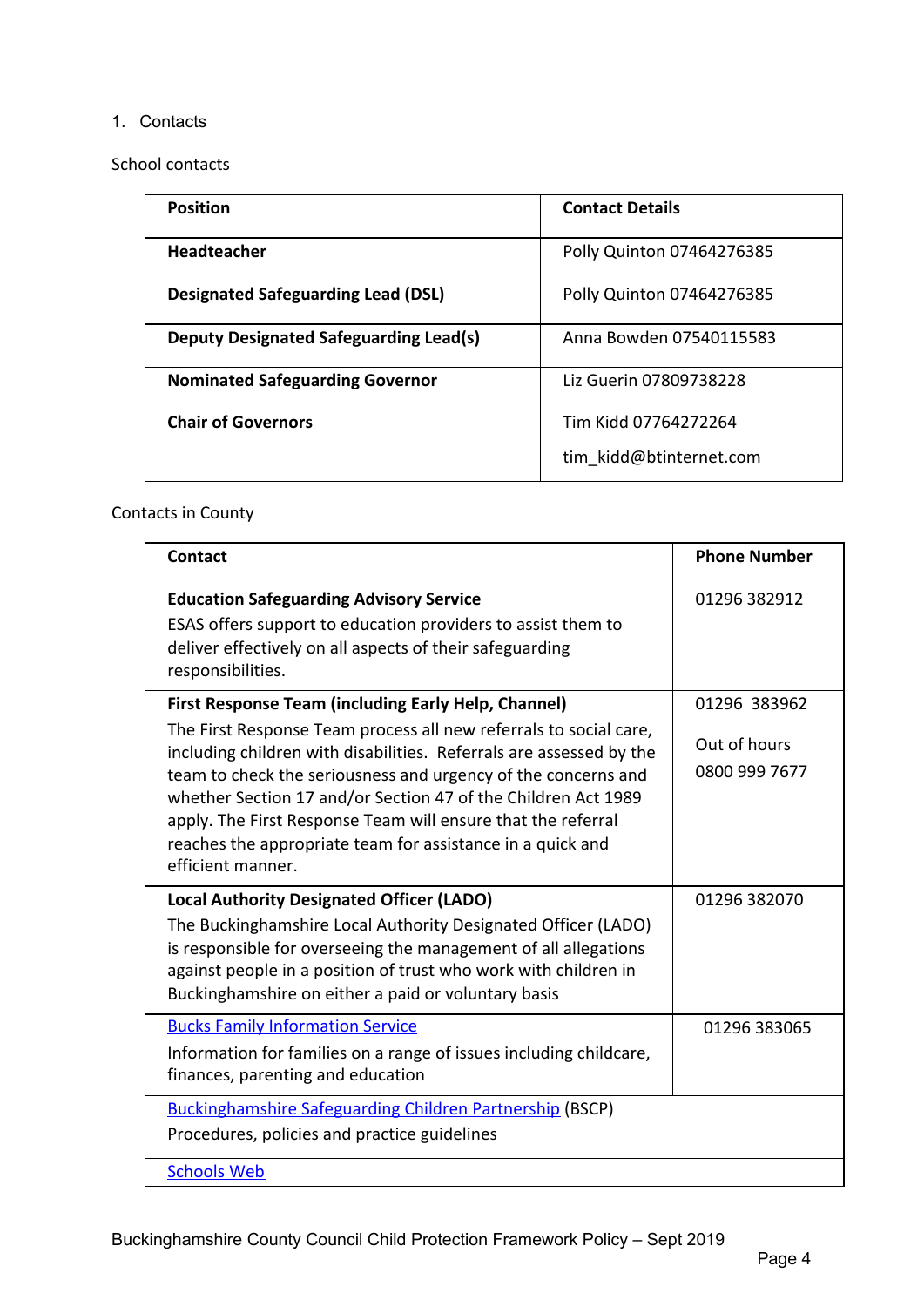| School bulletin, Safeguarding links, A-Z guide to information and services |                 |  |
|----------------------------------------------------------------------------|-----------------|--|
| <b>BCC Equalities &amp; School Improvement Manager</b>                     | 01296382461     |  |
| <b>BCC Prevent Co-ordinator</b>                                            | 01296 674784    |  |
| <b>Thames Valley Police</b>                                                | 101             |  |
|                                                                            | (999 in case of |  |
|                                                                            | emergency)      |  |

Other contacts

| <b>Contact</b>                                          | <b>Phone Number</b>  |
|---------------------------------------------------------|----------------------|
| <b>NSPCC</b>                                            | 0800 800 5000        |
| <b>NSPCC</b>                                            |                      |
| Childline                                               | 0800 11 11           |
| Childline                                               |                      |
| Kidscape - Parent Advice Line (bullying)                | 020 7823 5430        |
| (Mon-Weds from 9:30am to 2:30pm)                        |                      |
| <b>Kidscape</b>                                         |                      |
| Female Genital Mutilation Helpline (NSPCC)              | 0800 028 3550        |
| <b>NSPCC FGM Helpline</b>                               | fgmhelp@nspcc.org.uk |
| Samaritans - Helpline                                   | 116 123              |
| <b>Samaritans</b>                                       |                      |
| Forced Marriages Unit - Foreign and Commonwealth Office | 020 7008 0151        |
| <b>Forced marriage - GOV.UK</b>                         | fmu@fco.gov.uk       |
| Crimestoppers                                           | 0800 555 111         |
| <b>Crimestoppers</b>                                    |                      |
| R-U Safe?                                               | 01494 785 552        |
| Barnardos - Children/Young People Sexual Exploitation   |                      |
| Service                                                 |                      |
| <b>Barnardos RUSafe Bucks</b>                           |                      |
| <b>CEOP</b> (Child Exploitation and Online Protection)  |                      |

This policy should be read in conjunction with the following policies and other policies you feel it would be useful to refer to:

*● Anti-bullying*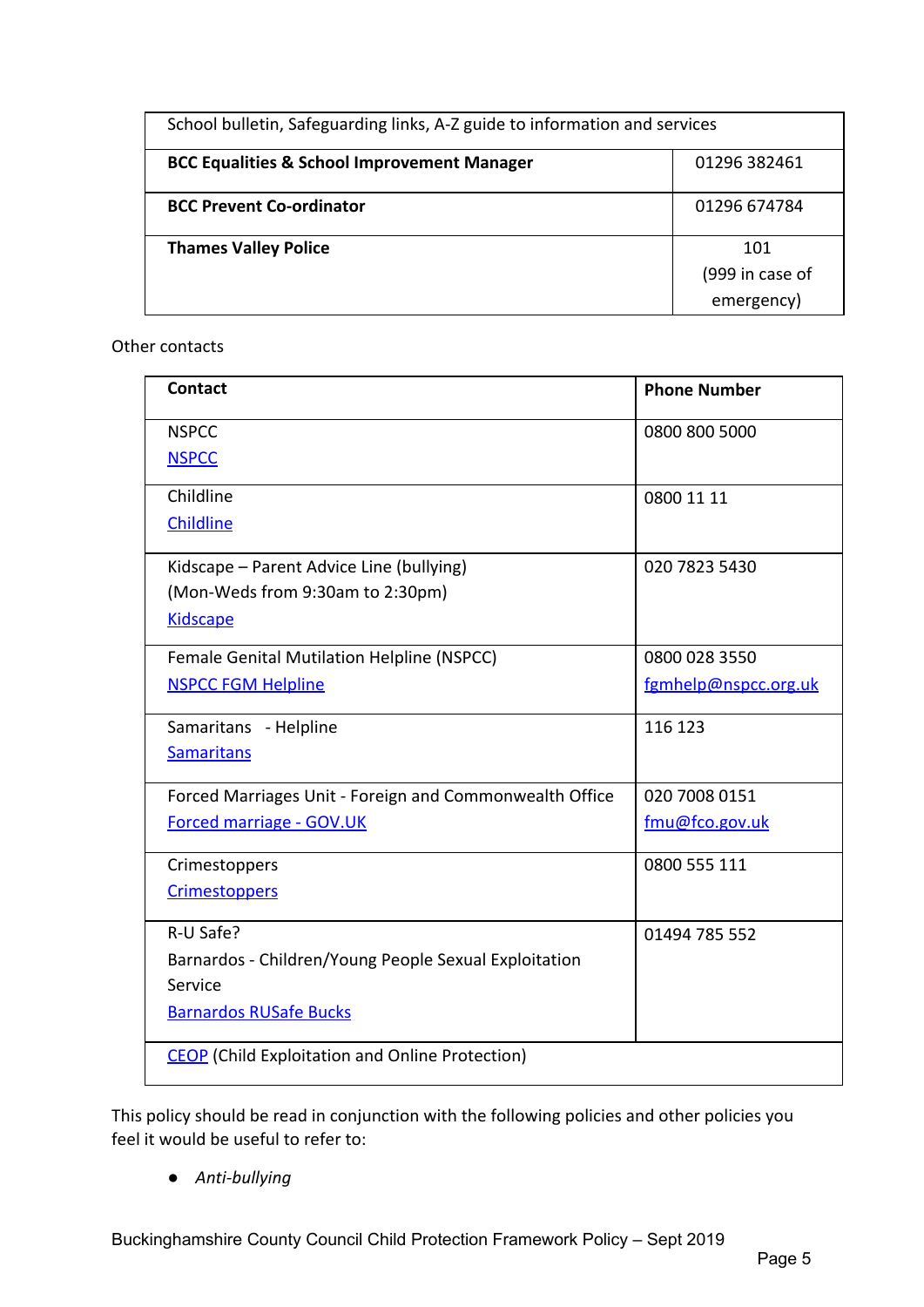- *● Attendance*
- *● Behaviour*
- *● Children Looked After*
- *● Equalities*
- *● Lettings*
- *● SEN/Inclusion*
- *● Health & Safety (including managing children with medical needs)*
- *● Photography*
- *● E-Safety (including use of social media)*
- *● Staff Code of Conduct*
- *● PSHE to include RE & RSE*
- *● Visitors*
- *● Whistleblowing*
- *● Safer Recruitment*
- *● Mobile Phone*
- 2. Introduction
- **2.1.** At Long Crendon School we believe that a policy on child protection is founded on the right of all children people to be safe and feel safe, and that it is the fundamental obligation on all schools to robustly secure this right.

This aim of this policy is to provide staff, governors and volunteers with the framework they need to keep children in Long Crendon School safe and secure and to provide parents and carers with the information about how we will safeguard their children whilst in our care.

This policy has been developed in accordance with the principles established by the **Children Acts 1989 and 2004**; and in line with the following:

- "Working Together to Safeguard Children 2018" July 2018 [Working Together To](https://www.gov.uk/government/publications/working-together-to-safeguard-children--2) [Safeguard Children July 2018](https://www.gov.uk/government/publications/working-together-to-safeguard-children--2)
- "Keeping Children Safe in Education"- statutory guidance for schools and further education colleges - Sept 2020 https://www.gov.uk/government/publications/keeping-children-safe-in-educatio n--2
- Information Sharing Guidance for Safeguarding Practitioners [Information Sharing](https://www.gov.uk/government/publications/safeguarding-practitioners-information-sharing-advice) [Guidance](https://www.gov.uk/government/publications/safeguarding-practitioners-information-sharing-advice) – DfE July 2018
- Children Missing Education; Statutory Guidance for Local Authorities Sept 2016 [Children missing education - GOV.UK](https://www.gov.uk/government/publications/children-missing-education)
- Statutory Guidance issued under section 29 of the Counter-Terrorism and Security Act - 2015 [Prevent Duty Guidance](https://www.gov.uk/government/publications/prevent-duty-guidance)
- Sexual Violence and Sexual Harassment between Children in Schools and Colleges – May 2018 [Sexual Violence and Sexual Harassment between Children in](https://www.gov.uk/government/publications/sexual-violence-and-sexual-harassment-between-children-in-schools-and-colleges) [Schools and Colleges](https://www.gov.uk/government/publications/sexual-violence-and-sexual-harassment-between-children-in-schools-and-colleges)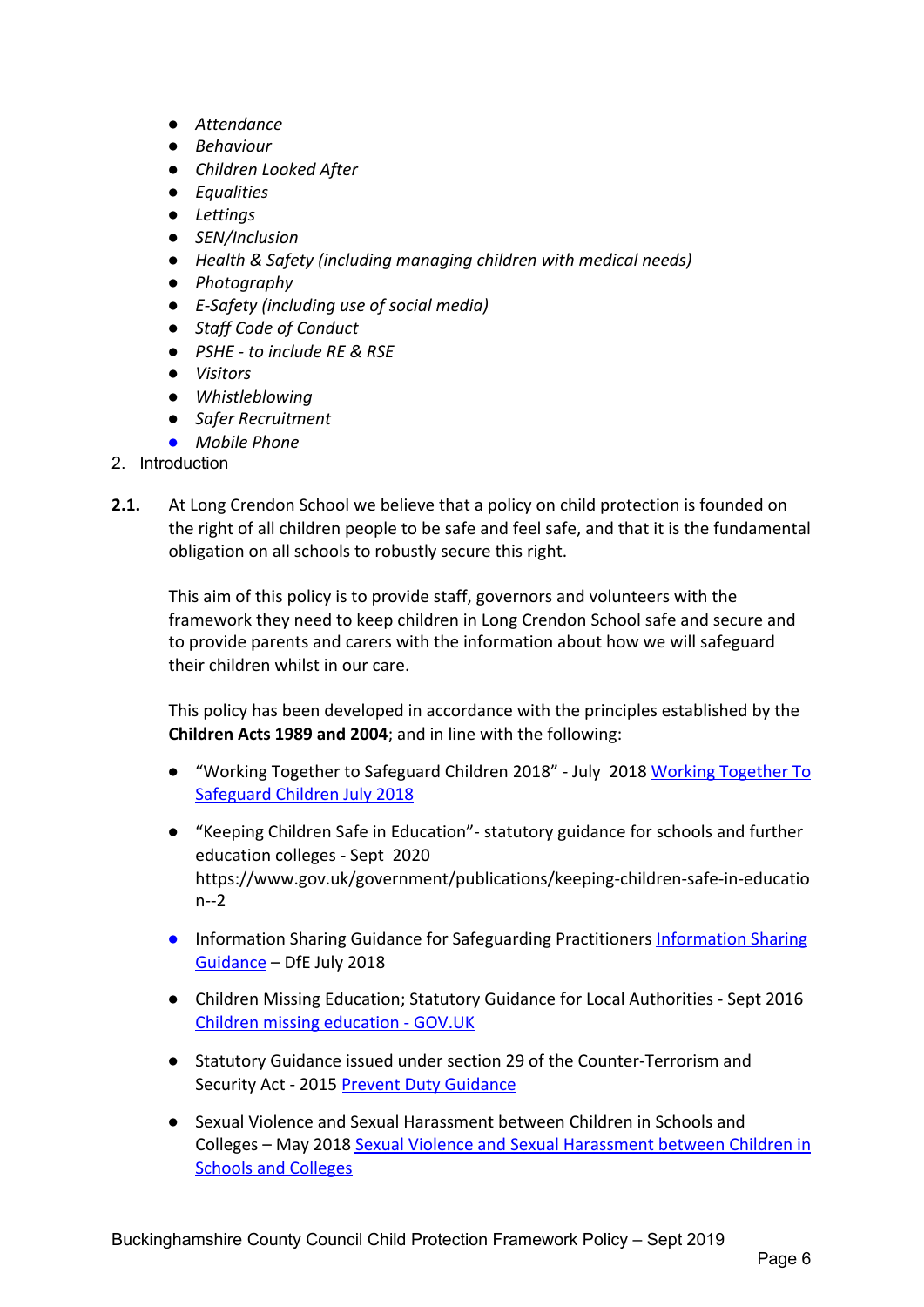- The Equality Act 2010 [Equality Act 2010: guidance GOV.UK](https://www.gov.uk/guidance/equality-act-2010-guidance)
- The [United](https://www.gov.uk/government/publications/united-nations-convention-on-the-rights-of-the-child-uncrc-how-legislation-underpins-implementation-in-england) Nations Convention on the Rights of the Child (UNCRC) United [Nations Convention on the Rights of the Child](https://www.gov.uk/government/publications/united-nations-convention-on-the-rights-of-the-child-uncrc-how-legislation-underpins-implementation-in-england)
- [What to do if](https://assets.publishing.service.gov.uk/government/uploads/system/uploads/attachment_data/file/419604/What_to_do_if_you_re_worried_a_child_is_being_abused.pdf) you're worried a child is being abused March 2015 What to do if [you are worried a child is being abused](https://assets.publishing.service.gov.uk/government/uploads/system/uploads/attachment_data/file/419604/What_to_do_if_you_re_worried_a_child_is_being_abused.pdf)
- **2.2.** We believe clear governance and leadership is central to embedding a safeguarding culture. The Governing Body takes its responsibility seriously under **section 175 of the Education Act 2002** to safeguard and promote the welfare of children; working together with other agencies to ensure adequate arrangements are in place within our school to identify, assess, and support those children who are suffering harm or whose welfare may be in question. Governors will ensure all staff at the school have read and understood their responsibilities pertaining to **Part 1, Part 5 and Annexe A of Keeping Children Safe in Education, Sept 2019**. They must ensure that there is an auditable system in place to evidence this.
- **2.3.** All staff are required to read and adhere to the **Staff Code of Conduct** which governs behaviours expected of them, as well as having an understanding of the **Behaviour Policy** for children and our **Attendance Policy**.
- **2.4.** We recognise all staff and Governors have a full and active part to play in protecting our pupils from harm, actively promoting their welfare and ensuring that every child's welfare is our paramount concern. Each member of staff is responsible for contributing to a positive culture of safeguarding in Long Crendon School.
- **2.5.** All staff believe our school must provide a safe, caring, positive and stimulating environment that promotes the social, physical and moral development of the individual children.
- **2.6.** The school recognises that as well as threats to the welfare of children from within their families, children may be vulnerable to abuse or exploitation outside their homes and from other children. Staff must remain vigilant and alert to these potential risks.
- **2.7.** The aims of this policy are:
	- protecting children from maltreatment;
	- preventing impairment of children's mental and physical health or development;
	- ensuring that children grow up in circumstances consistent with the provision of safe and effective care; and
	- taking action to enable all children to have the best outcomes
	- **2.7.1.** To support pupils' development in ways that will foster security, confidence and resilience, free from discrimination.
	- **2.7.2.** To provide an environment in which children feel safe, secure, valued and respected.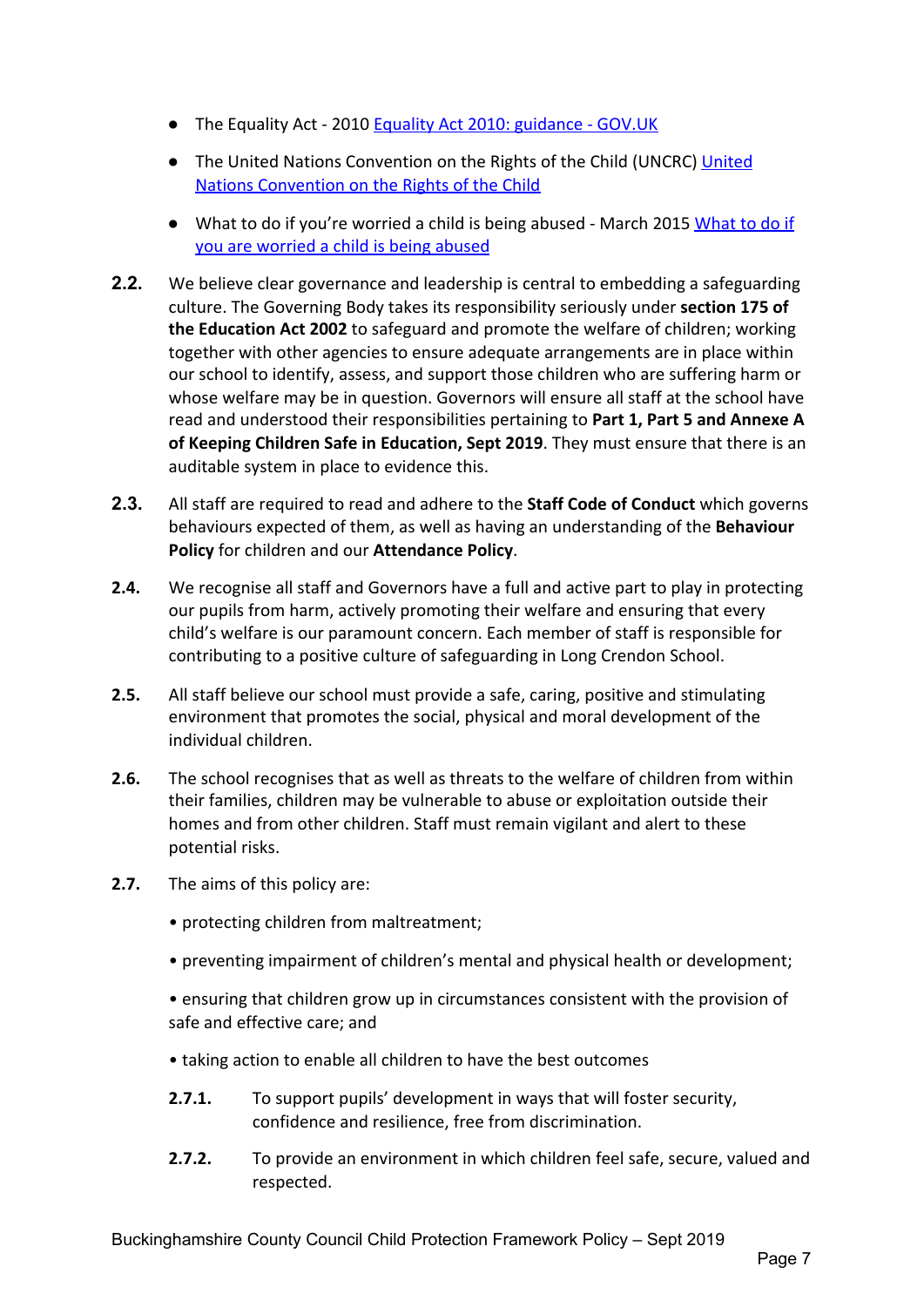- **2.7.3.** Children feel confident that they know how to approach adults if they are in difficulties.
- **2.7.4.** To ensure all teaching staff, non-teaching staff and volunteers:
	- are aware of the need to safeguard and promote the wellbeing of children
	- identify the need for support early to promote well-being
	- **●** promptly report cases of actual or suspected abuse, in line with guidance from the Buckinghamshire Threshold Document
	- **●** are trained to recognise signs and indicators of potential abuse
- **2.7.5.** To provide a systematic means of monitoring children known to be or thought to be at risk of harm and ensure contribution to assessments of need and support plans for those children.
- **2.7.6.** To acknowledge the need for effective and appropriate communication, ensuring staff know how and when to share information to protect children in a way that is legal, ethical and timely.
- **2.7.7.** To ensure Long Crendon School has a clear system for communicating concerns and a model for open communication between children, teachers, parents/carers and other adults working with children.
- **2.7.8.** To have a clearly understood structured procedure within the school which will, in cases of suspected abuse, be promptly followed by all members of the school community.
- **2.7.9.** To ensure the school has robust systems in place to accurately record safeguarding and child protection concerns, which are clearly understood by staff and adhered to. Actions taken to address concerns and outcomes achieved are dealt with in a timely manner, clearly and accurately recorded. These records are securely stored.
- **2.7.10.** To develop effective working relationships with all other agencies involved in safeguarding, supporting the needs of children at our school.
- **2.7.11.** To ensure that all staff appointed have been through the safer recruitment process and understand the principles of safer working practices as set out in our **Staff Code of Conduct**, which stipulates their duty to report where behaviours of colleagues may have stepped outside of agreed safe practices. All staff must work to develop a positive culture of safeguarding in our school.
- **2.7.12.** To provide clarity to other community users of our facilities with regard to our expectations of how they should maintain a safe environment, which supports children's welfare and development. We reserve the right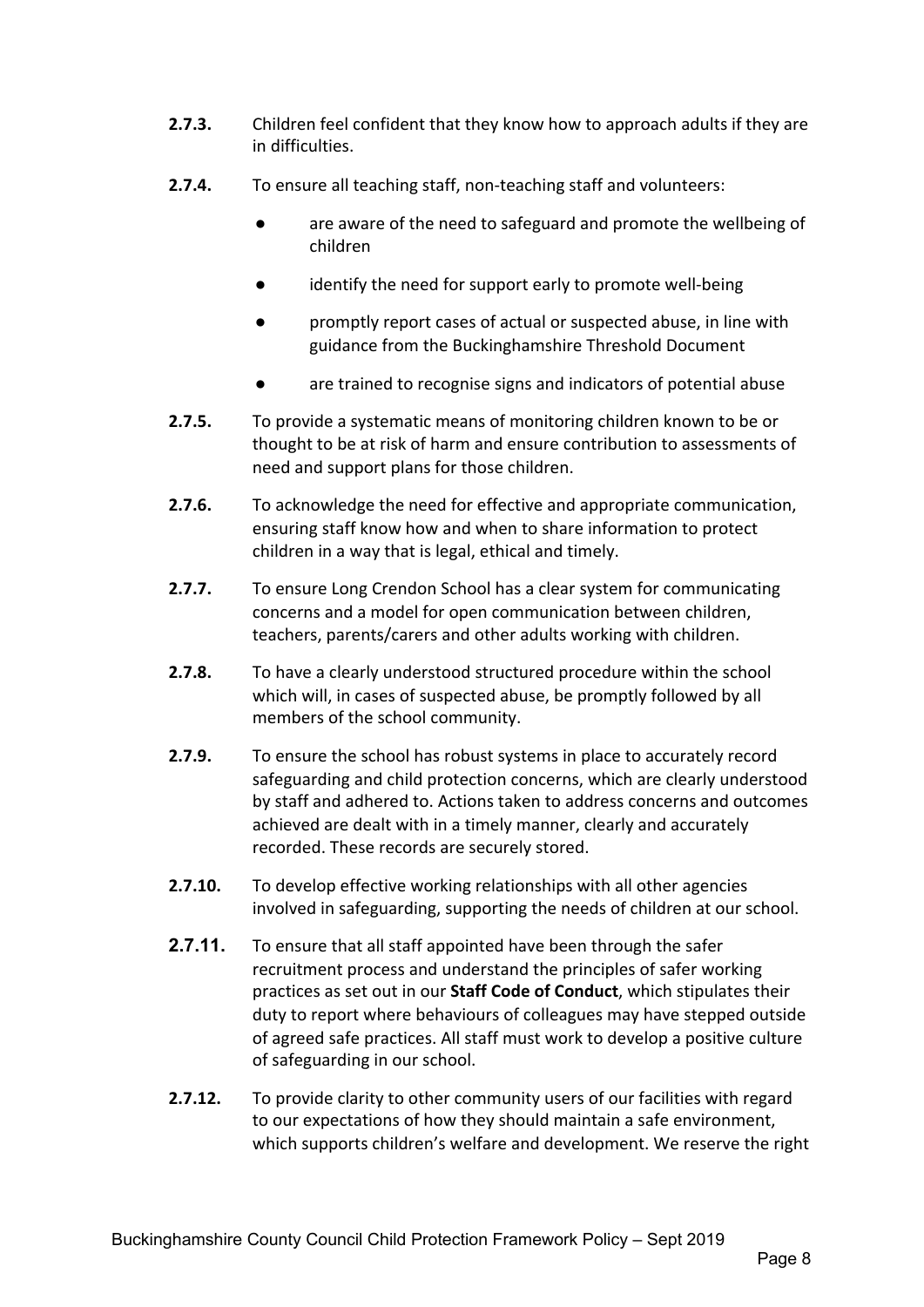to decline access to use the school facilities where we believe their ethos or practice is not aligned with this policy.

**2.7.13.** This policy is published on our website, http://www.longcrendon.bucks.sch.uk/about-us/policies-procedures/ and hard copies are available from the school office.

### 3. Responsibilities

- **3.1.** All staff, visitors and volunteers understand safeguarding children is **everyone's responsibility** and that they must be diligent to help secure children's safety and wellbeing**.** Any person who receives a disclosure of abuse, an allegation or suspects that abuse may have occurred will report it immediately to Mrs Polly Quinton (DSL) or, in their absence, to Mrs Anna Bowden (Deputy DSL). In the absence of either of the above, concerns will be brought to the attention of the most senior member of staff on site. Staff understand that if there is an immediate risk of harm then the police or First Response will be called directly and the DSL will be updated at the earliest opportunity (see the referral procedure in sections 4 and 7, and allegations against staff in section 9).
- **3.2.** Staff must maintain a good working knowledge of the **[Buckinghamshire Threshold](https://www.bucks-lscb.org.uk/professionals/thresholds-document/)** [Document](https://www.bucks-lscb.org.uk/professionals/thresholds-document/) and any updates, how it can be used to safeguard and promote the wellbeing of pupils and how it should be used to inform decision making regarding a referral to First Response as soon as there is a significant concern.
- **3.3.** Staff understand that the most common reason for children becoming looked after is as a result of abuse and/or neglect and that previously looked after children remain vulnerable. Staff have the skills, knowledge and understanding to keep both looked after children and previously looked after children safe.
- **3.4.** Staff understand increased vulnerability and that barriers exist when recognising abuse and neglect for children with Special Educational Needs or Disabilities.
- **3.5.** The Governing Body understands and fulfils its safeguarding responsibilities. It must:
	- **3.5.1.** Ensure that the Headteacher and (when not the Headteacher) the DSL create and maintain a strong, positive culture of safeguarding within the school.
	- **3.5.2.** Ensure that this policy reflects the unique features of the community we serve and the needs of the pupils attending our provision (see section 4). This will be reviewed at least annually in line with changes to guidance and legislation.
	- **3.5.3.** Regularly monitor and evaluate the effectiveness of this Child Protection Policy and be satisfied that it is being complied with.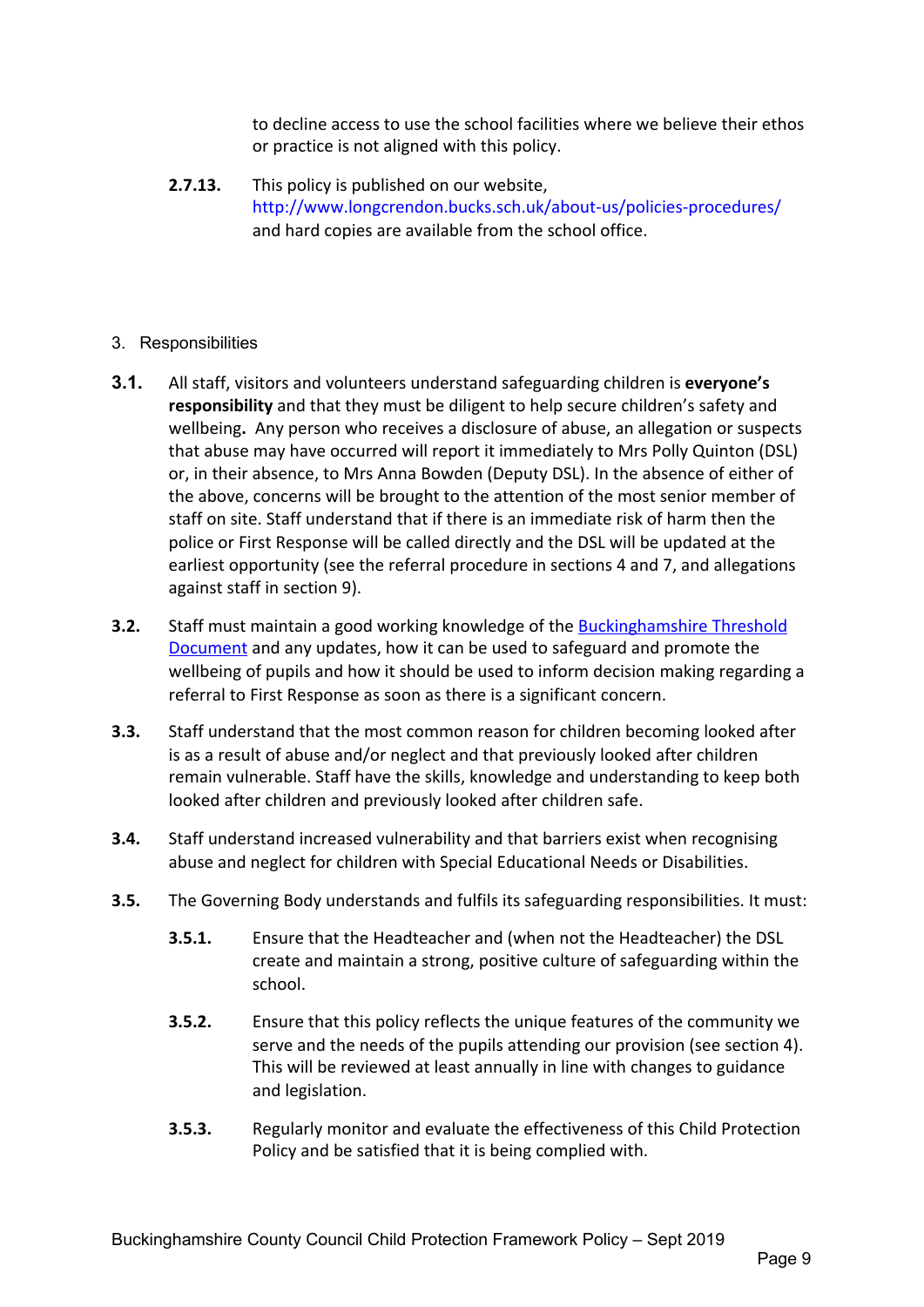- **3.5.4.** Appoint a Designated Safeguarding Lead (DSL), who is a member of the Senior Leadership Team (SLT) and has the required level of authority, and also appoint at least one Deputy DSL. The Headteacher has overall responsibility for safeguarding within the school; they can be the DSL or can delegate that work to a member of the SLT. The SLT must report to the Headteacher on a regular basis. The roles and responsibilities of the DSL and Deputy DSL are made explicit in those post-holders' job descriptions.
- **3.5.5.** Recognise the importance of the role of the DSL, ensuring they have sufficient time, training, skills and resources to be effective. Refresher training must be attended every 2 years, in addition knowledge and skills must be refreshed at regular intervals, at least annually.
- **3.5.6.** Ensure measures are in place for the governing body to have oversight of how the school's delivery against its safeguarding responsibilities are exercised and evidenced. Ensure robust structures are in place to challenge the Headteacher where there are any identified gaps in practice or procedures are not followed.
- **3.5.7.** This may include covering relevant issues for schools through Relationships 25 Education (for all primary pupils) and Relationships and Sex Education (for all secondary pupils) and Health Education (for all pupils in state-funded schools) which was made compulsory in September 2020. Schools have flexibility to decide how they discharge their duties effectively within the first year of compulsory teaching and are encouraged to take a phased approach (if needed) when introducing these subjects. The statutory guidance can be found here: *Statutory guidance: relationships education relationships and sex education (RSE) and health education*. Colleges may cover relevant issues through tutorials. The following resources may help schools and colleges:
	- DfE advice for schools: *teaching online safety in schools*

• UK Council for Internet Safety (UKCIS)27 guidance: *Education for a connectedworld*

- National Crime Agency's CEOP education programme: *Thinkuknow*
- Public Health England: *Rise Above*
- **3.5.8.** Ensure safe and effective recruitment policies and disciplinary procedures are in place, which adhere to **Keeping Children Safe in Education, September 2019** and legislation referred to therein.
- **3.5.9.** Ensure resources are allocated, as a priority, to meet the needs of pupils requiring child protection or early intervention.
- **3.5.10.** Ensure the DSL completes an Annual Safeguarding Report for Governors, demonstrating how we are meeting our statutory responsibilities for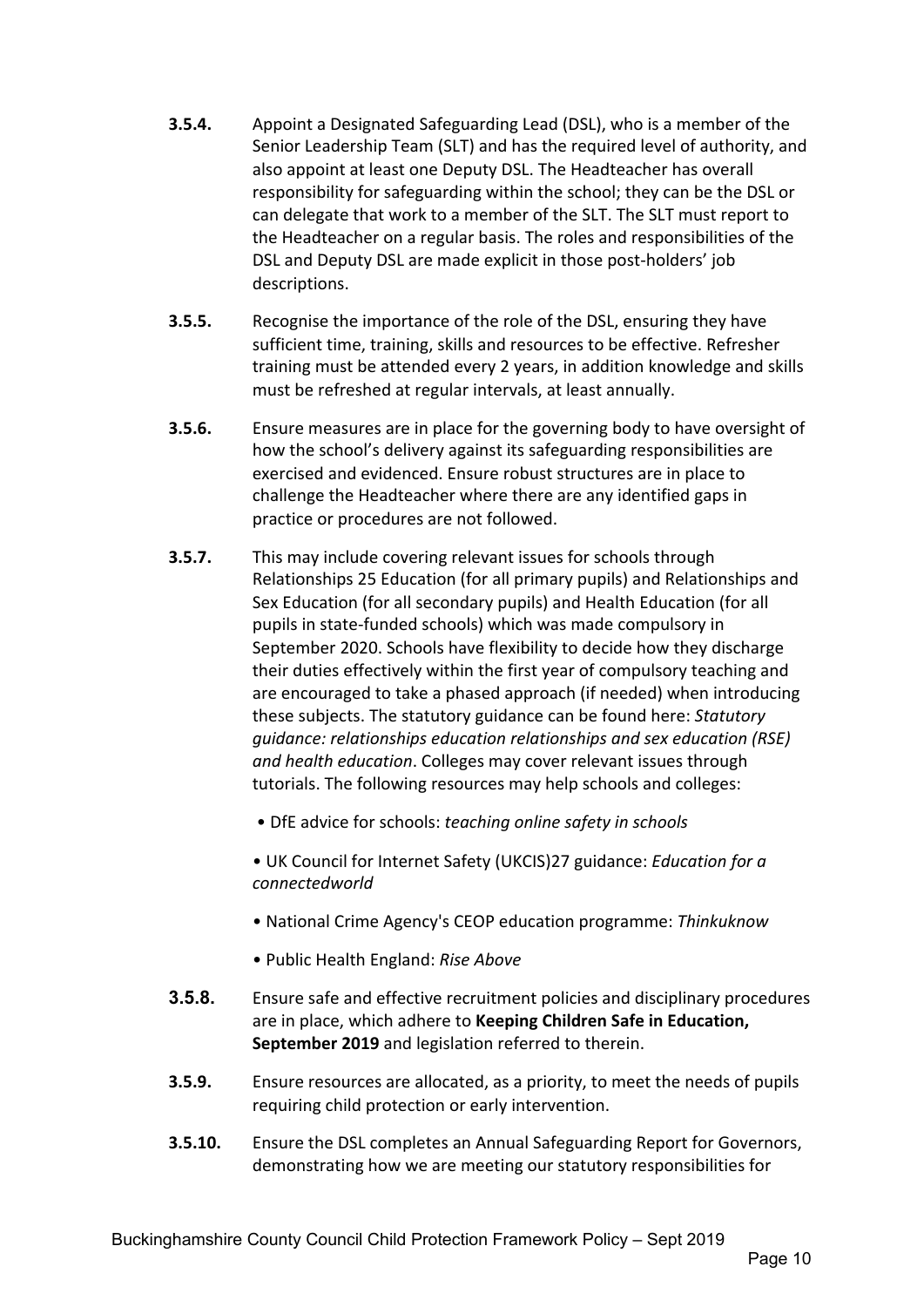safeguarding and promoting the welfare of children. Ensure a copy of this report is shared with the Education Safeguarding Advisory Service within the specified time frame.

**3.5.11.** Since September 2019, Ofsted's inspections of early years, schools and post-16 provision are carried out under: Ofsted's Education Inspection Framework. Inspectors will always report on whether or not arrangements for safeguarding children and learners are effective.

> In addition to the framework and inspections handbooks, Ofsted publishes specific guidance to inspectors on inspecting safeguarding: Inspecting safeguarding in early years, education and skills settings.

- **3.6.** It is the duty of the Chair of Governors, Mr Tim Kidd, to liaise with relevant agencies if any allegations are made against the Headteacher. If there are concerns that issues are not being progressed in an expedient manner, staff/pupils/parents/carers should escalate concerns to the Local Authority Designated Officer (LADO) via First Response.
- **3.7.** The Governing Body must ensure that a named teacher is designated for Children Looked After and that an up to date list of children who are subject to a Care Order or are accommodated by the County Council is regularly reviewed and updated. The school must work with the Virtual Schools Team to support the educational attainment for those children who are Looked After.
- **3.8.** The governing body has a statutory duty to appoint a Nominated Governor for Child Protection. The Nominated Governor must be familiar with **[Buckinghamshire](https://www.bucks-lscb.org.uk/)** [Safeguarding Children Partnership](https://www.bucks-lscb.org.uk/) procedures, Local Authority procedures and guidance issued by the Department for Education. The Nominated Governor must:
	- **3.8.1.** Work with the DSL to produce the Child Protection Policy annually.
	- **3.8.2.** Undertake appropriate safeguarding training, to include Prevent Training.
	- **3.8.3.** Ensure child protection is, as a minimum, an annual agenda item for the Governing Body.
	- **3.8.4.** Meet at least termly with the DSL to review and monitor the school's delivery on its safeguarding responsibilities and to review the Single Central Record.

Governing bodies and proprietors should ensure relevant staff have due regard to the relevant data protection principles, which allow them to share (and withhold) personal information, as provided for in the Data Protection Act 2018 and the GDPR.

### This includes:

 • being confident of the processing conditions which allow them to store and share information for safeguarding purposes, including information which is sensitive and personal, and should be treated as 'special category personal data'.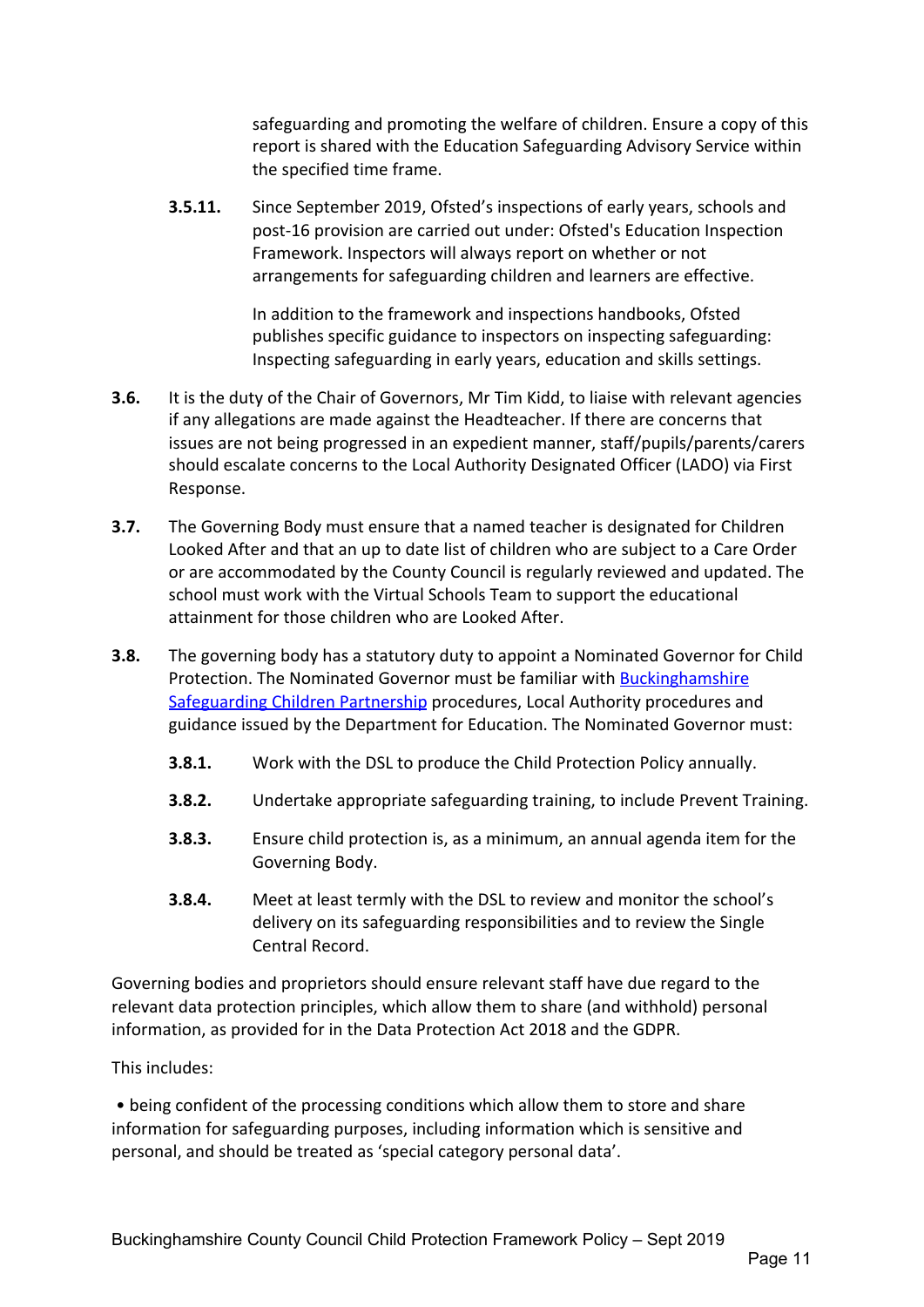• understanding that 'safeguarding of children and individuals at risk' is a processing condition that allows practitioners to share special category personal data. This includes allowing practitioners to share information without consent where there is good reason to do so, and that the sharing of information will enhance the safeguarding of a child in a timely manner but it is not possible to gain consent, it cannot be reasonably expected that a practitioner gains consent, or if to gain consent would place a child at risk.

 • for schools, not providing pupils' personal data where the serious harm test under the legislation is met26. For example, in a situation where a child is in a refuge or another form of emergency accommodation, and the serious harms test is met, they must withhold providing the data in compliance with schools' obligations under the Data Protection Act 2018 and the GDPR. Where in doubt schools should seek independent legal advice.

The Data Protection Act 2018 and GDPR do not prevent the sharing of information for the purposes of keeping children safe. Fears about sharing information must not be allowed to stand in the way of the need to safeguard and promote the welfare and protect the safety of children.

### **Further details on information sharing can be found**:

• in Chapter one of *Working Together to Safeguard Children*, which includes a myth-busting guide to information sharing

• at *Information Sharing: Advice for Practitioners Providing Safeguarding Services to Children, Young People, Parents and Carers*. The seven golden rules for sharing information will be especially useful

• at *The Information Commissioner's Office (ICO)*, which includes ICO GDPR FAQs and guidance from the department

• in *Data protection: toolkit for schools* - Guidance to support schools with data protection activity, including compliance with the GDPR.

- **3.9.** All governors must complete safeguarding training on appointment, to also include Prevent training.
- **3.10.** Overall responsibility for the safeguarding of pupils remains with the Headteacher, although tasks may be delegated to other members of the team, including the nominated DSL if appropriate. We have a Designated Safeguarding Lead (DSL) who is responsible for:
	- **3.10.1.** Creating a culture of safeguarding within the school, where children are protected from harm. Ensuring all staff receive an appropriate level of induction and training to support them to be professionally curious and vigilant in order to question behaviours and challenge perceptions if they have concerns for a pupil.
	- **3.10.2.** Ensuring children receive the right help at the right time using the Buckinghamshire Threshold Document to inform plans for support or protection (see Appendix for definitions of the categories of abuse).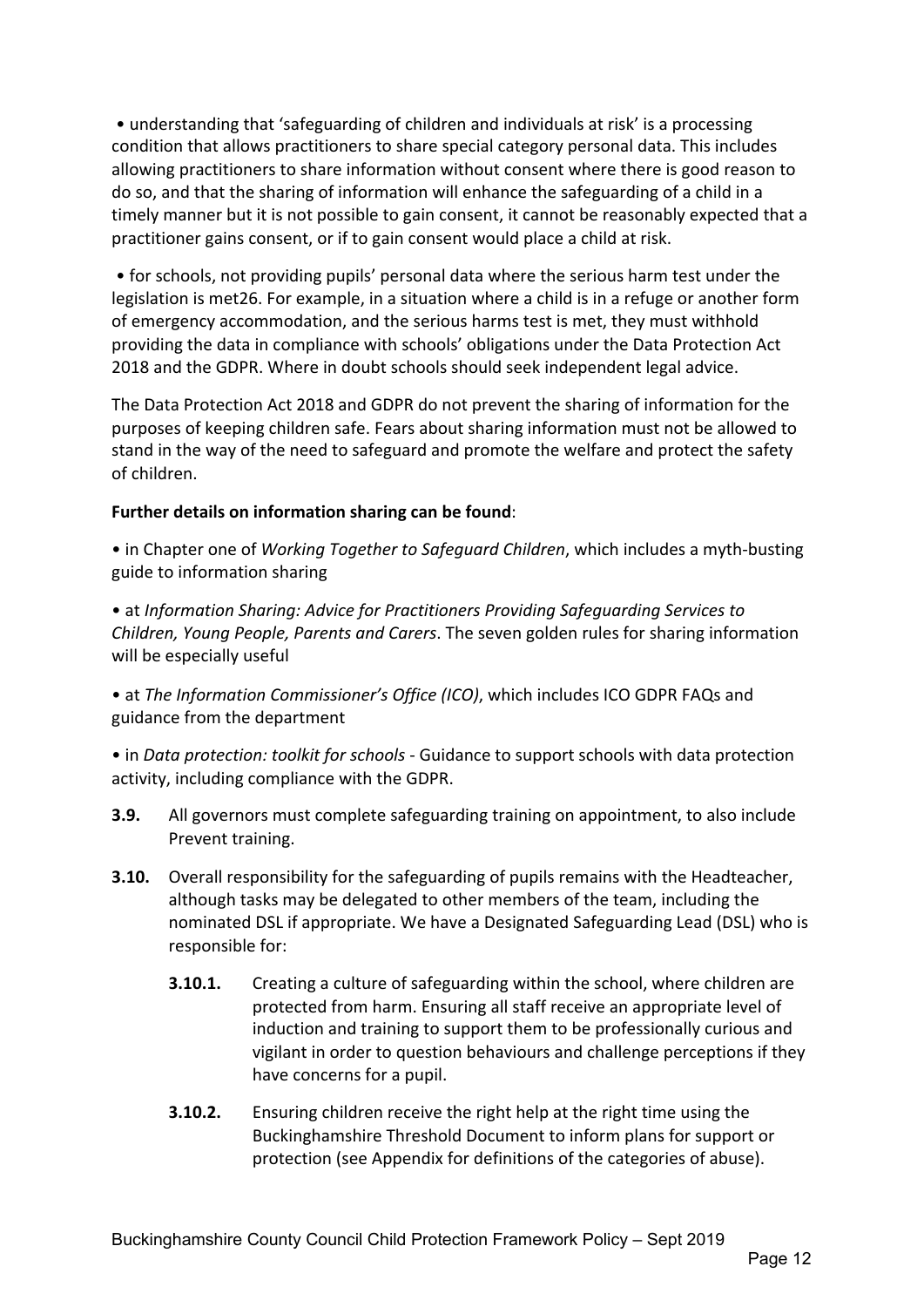- **3.10.3.** Ensuring referrals to partner agencies are followed up in writing, within 24 hrs of initial contact, including referrals to First Response.
- **3.10.4.** Establishing and embedding a policy and process for recording and storing information about child protection concerns and outcomes achieved, enabling records to be reviewed and an overview gained, in order to support timely interventions and allow prompt follow up. This includes use of the Escalation Process found on the BSCP website.
- **3.10.5.** Ensuring safeguarding records, legislation and guidance are up to date and are maintained in accordance with data protection. Ensuring records are stored safely and securely and remain confidential. That:
	- **●** the DSL must share information, both internally and externally, on a 'need to know' basis only, being able to justify the reason for sharing and in accordance with the confidentiality policy.
	- all child protection files are held separately from pupil educational records.
- **3.10.6.** Maintaining the record of staff safeguarding training. Ensuring that the Long Crendon School most up to date **Child Protection Policy** is widely available (this may be on the website), publishing the **Safeguarding Statement** and other relevant information on the school website. Ensuring that the safeguarding team contact details and photos are displayed in prominent areas around the school and also on the website.
- **3.10.7.** Being the designated point of contact for staff to be able to discuss and share their concerns, developing a culture whereby staff feel comfortable to do so. In their absence the DSL will ensure the Deputy DSL, or most senior member of staff, is available (The DSL and the Deputy are both trained to the same level within our school).
- **3.10.8.** Being available to staff and outside agencies during school hours and term time for consultation on safeguarding concerns raised. Having responsibility to ensure that cover is arranged outside of term-time during working hours.
- **3.10.9.** During residential and extended school hours, ensuring arrangements are in place for staff to have a point of contact.
- **3.10.10.** Contributing effectively to multi agency working, for the safeguarding and promotion of the welfare of children, this could include:
	- **●** participating in Strategy discussions;
	- attending Child Protection Case Conferences;
	- submitting reports to the conference, which must be shared in advance with the parents/carers;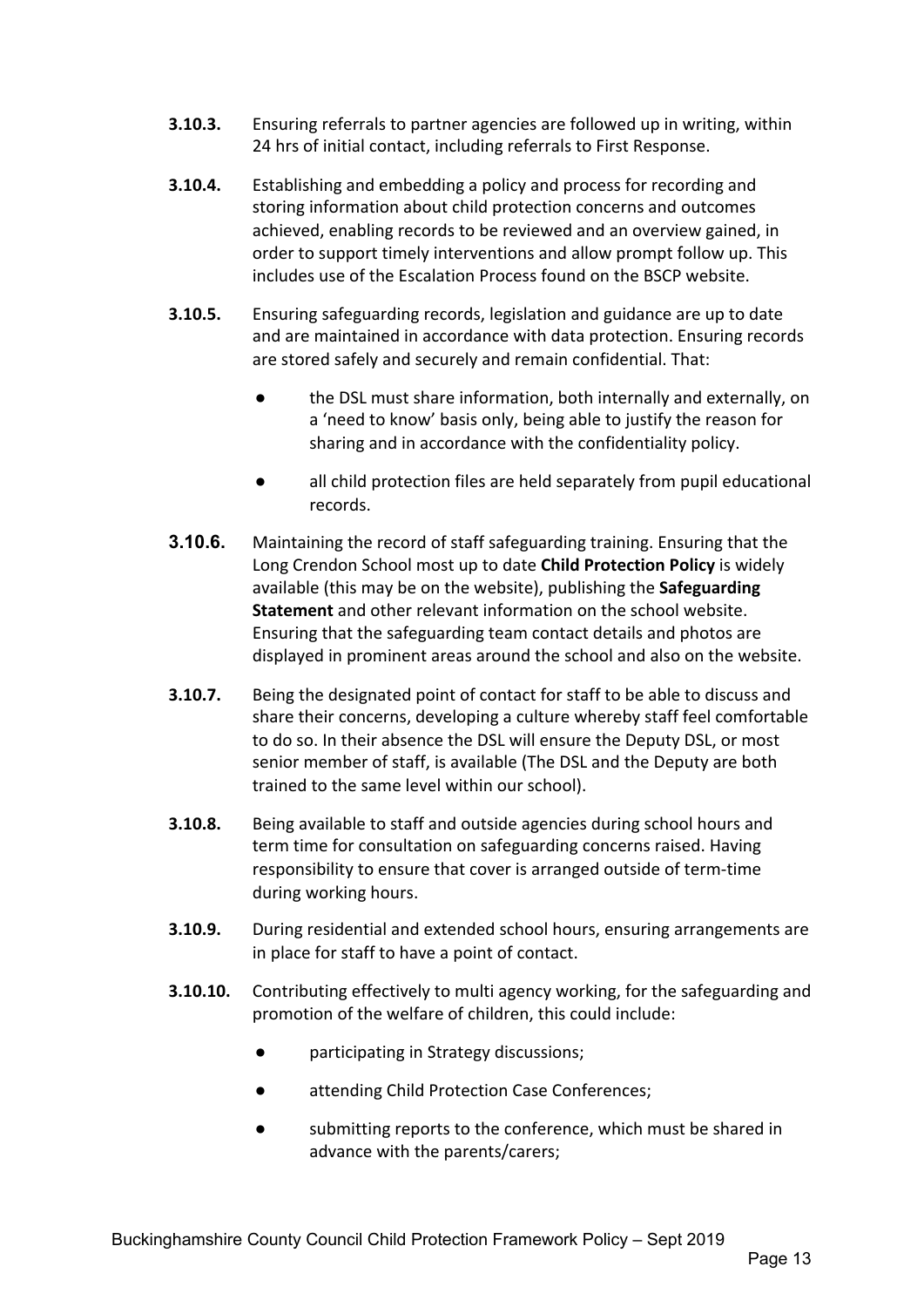- **●** contributing effectively and taking shared responsibility for core group meetings with all other agencies involved;
- engaging fully, as requested, in any other multi-agency planning meetings;
- **●** contributing to the Framework for Assessments process;
- **●** ensuring coverage is available at all times during the year
- **3.10.11.** Providing the Headteacher (if the Headteacher is not the DSL), with an annual report for the Governing Body, detailing how school delivers on its safeguarding responsibilities and any child protection issues within the school. The Governing Body will use this report to fulfil its responsibility to provide the Local Authority with information about their safeguarding policies and procedures.
- **3.10.12.** Meeting regularly (termly) with the Nominated Governor to share oversight of the safeguarding provision within the setting, monitor performance and develop plans to rectify any gaps in policy or procedure.
- **3.10.13.** Meeting the statutory requirement to keep up to date with knowledge, enabling them to fulfil their role, including attending mandatory and any other additional relevant training.
- **3.10.14.** Referring immediately to the Police any cases where a criminal offence may have been committed or risk of harm is imminent.
- **3.10.15.** The designated safeguarding lead and any deputies should liaise with the three safeguarding partners and work with other agencies in line with Working Together to Safeguard Children. NPCC- When to call the police should help designated safeguarding leads understand when they should consider calling the police and what to expect when they do
- **3.10.16.** DSL to refer to KCSiE Annex B for further helpful advice for DSL when working with children who have a social worker.

### **4. Procedures**

Our school procedures for all staff, volunteers and visitors in safeguarding and protecting children from harm are in line with [Buckinghamshire](https://www.bucks-lscb.org.uk/) County Council and Buckinghamshire [Safeguarding Children Partnership](https://www.bucks-lscb.org.uk/) safeguarding procedures, **"Working Together to Safeguard Children 2018", "Keeping Children Safe in Education" 2019** and statutory guidance issued under section 29 of the **Counter-Terrorism and Security Act 2015**.

We will ensure:

**4.1** We have a designated member of the Senior Leadership Team who has undertaken appropriate training for the role, as recommended by the BSCP. Our Designated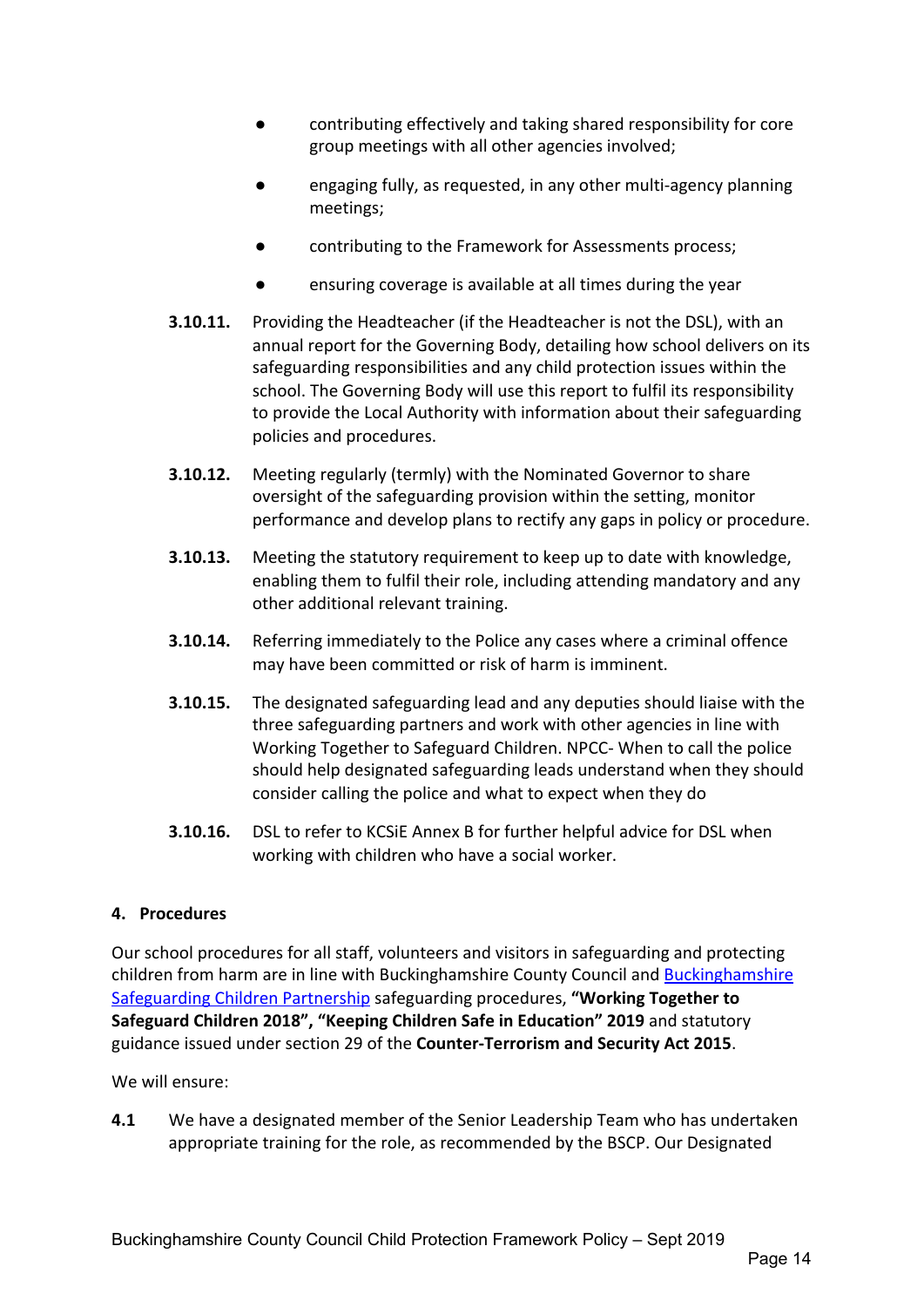Safeguarding Lead (DSL) will be required to update their training in accordance with the Learning Pathway agreed by the BSCP.

- **4.2** We have a member of staff (Deputy Safeguarding Lead) who will act in the DSL's absence and who has also received training for the role of DSL. In the absence of an appropriately trained member of staff, the most senior member of staff on site will assume this role.
- **4.3** All adults (including supply teachers and volunteers) new to our school are made aware of the school's policy and procedures for child protection, the name and contact details of the DSL, their role and responsibilities under **"Keeping Children Safe in Education 2019"** and the booklet **"What to do if You're Worried a Child is Being Abused"**. They will have these explained, as part of their induction into the school.
- **4.4** Visitors must be :
	- **4.4.1** Clearly identified with visitor/contractor passes.
	- **4.4.2** Met and directed by school staff/representatives.
	- **4.4.3** Signed in and out of the school by school staff.
	- **4.4.4** Directed to a poster informing them of how to report a concern.
	- **4.4.5** Given restricted access to only specific areas of the school, as appropriate.
	- **4.4.6** Escorted by a member of staff/representative as required.
	- **4.4.7** Given access to pupils restricted to the purpose of their visit.
- **4.5** All members of staff must complete regular safeguarding training, attend regular refresher training and partake in any training opportunities arranged or delivered by the DSL. Updates must be cascaded to all staff throughout the year, at a minimum of once a year. $<sup>1</sup>$ </sup>
- **4.6** All parents/carers must be made aware of the school's responsibilities in regard to child protection procedures through this policy, which is available on our website. Hard copies are also available from the school office.
- **4.7** All staff must follow the reporting procedures as follows when reporting any child protection concerns:
	- **4.7.1** Staff must ensure the child is in a safe place and in receipt of support;
	- **4.7.2** Staff must initially make a verbal report to the DSL to alert them to the safeguarding/child protection concern;

<sup>&</sup>lt;sup>1</sup> "Keeping Children Safe in Education 2019" states that staff should receive regular training. Buckinghamshire County Council advises that this takes place no longer than 3 years in between refresher training.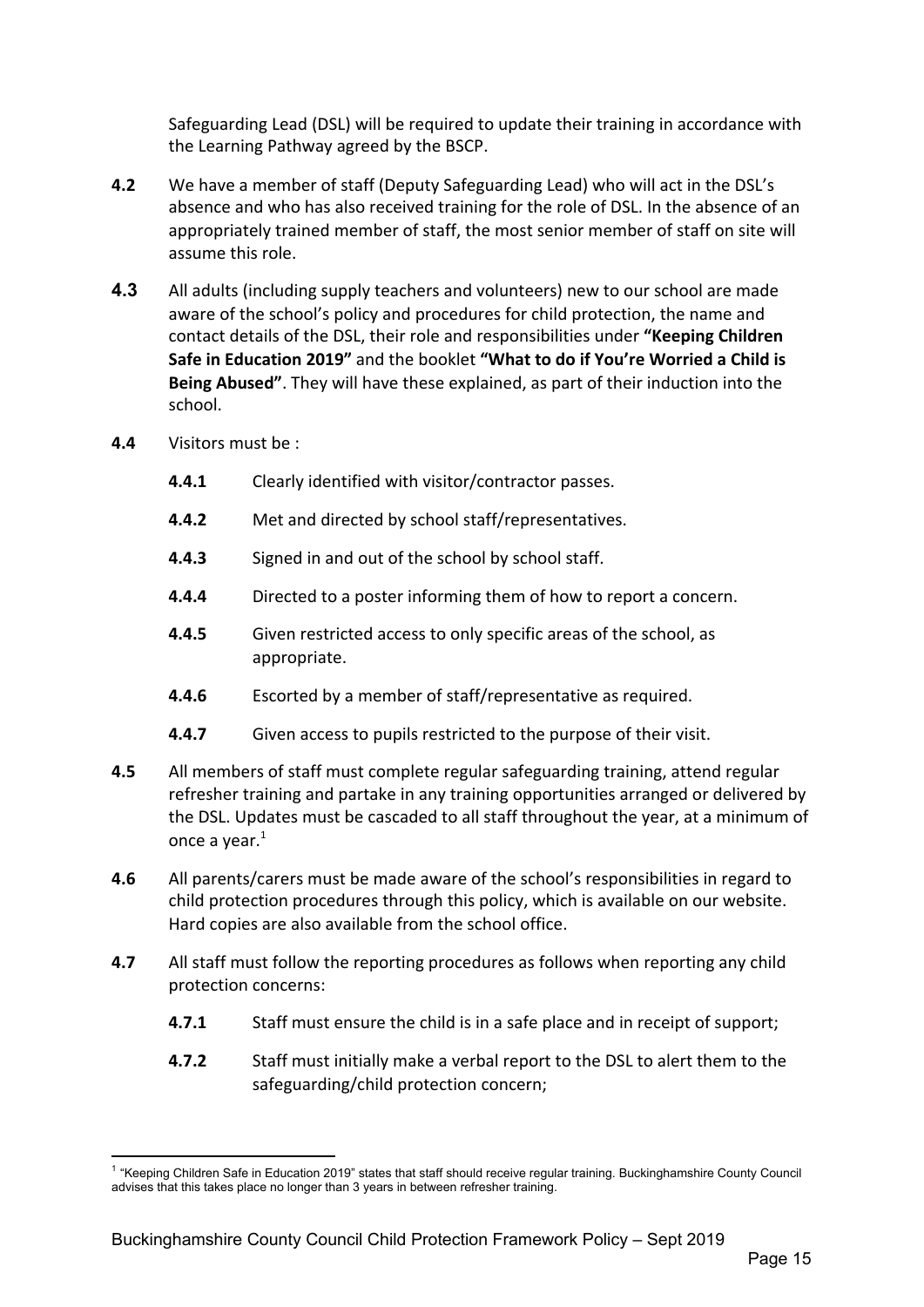- **4.7.3** Staff must make a written report using the school record keeping process on CPOMS;
- **4.7.4** All concern forms are located in CPOMS, our electronic data protection system and staff must 'tag in' the DSLs.
- **4.7.5** Staff must ensure the time and date of the incident is recorded;
- **4.7.6** A factual account of the incident must be recorded, including who was involved, what was said/seen/heard, where the incident took place and any actual words or phrases used by the child;
- **4.7.7** Use a body map to record any injuries seen or reported by the child:
- **4.7.8** Staff must sign and date the report giving details of their role within school;
- **4.7.9** The DSL must record on CPOMS what action was taken alongside any outcomes achieved.
- **4.8** Through our **Attendance Policy**, we have a robust system for monitoring attendance and will act to address absenteeism with parents/carers and pupils promptly and identify any safeguarding issues arising. Mrs Leith monitors attendance and reports to the DSLs any concerns or persistent absences. Also, class teachers will alert Mrs Leith if they have any attendance concerns.
- **4.9** All children attending our school are required to have a minimum of two identified emergency contacts.
- **4.10** Any pupil absent for ten school days, where it has not been possible to make contact with a parent/carer, will be reported as a Child Missing in Education (CME) using the **Buckinghamshire CME Protocol**.
- **4.11** Any absence, without satisfactory explanation, of a pupil currently subject to a child protection or child in need plan is immediately referred to their social worker.
- **4.12** Parents/carers must inform school if there are any changes to a pupil's living arrangement. Long Crendon School has a mandatory duty to inform the local authority, via the First Response Team, if a child under the age of 16 years old lives with someone other than their parent, step-parent, aunt, uncle or grandparent for a period of more than 28 days. This is defined as being a private fostering arrangement.
- **4.13** All staff, parents/carers and children are made aware of the school's escalation process, which can be activated in the event of concerns not being resolved after the first point of contact. We acknowledge an individual's safeguarding responsibility does not end once they have informed the DSL of any concerns, although specific details of further actions may be appropriately withheld by the DSL as information will only be shared on a need to know basis.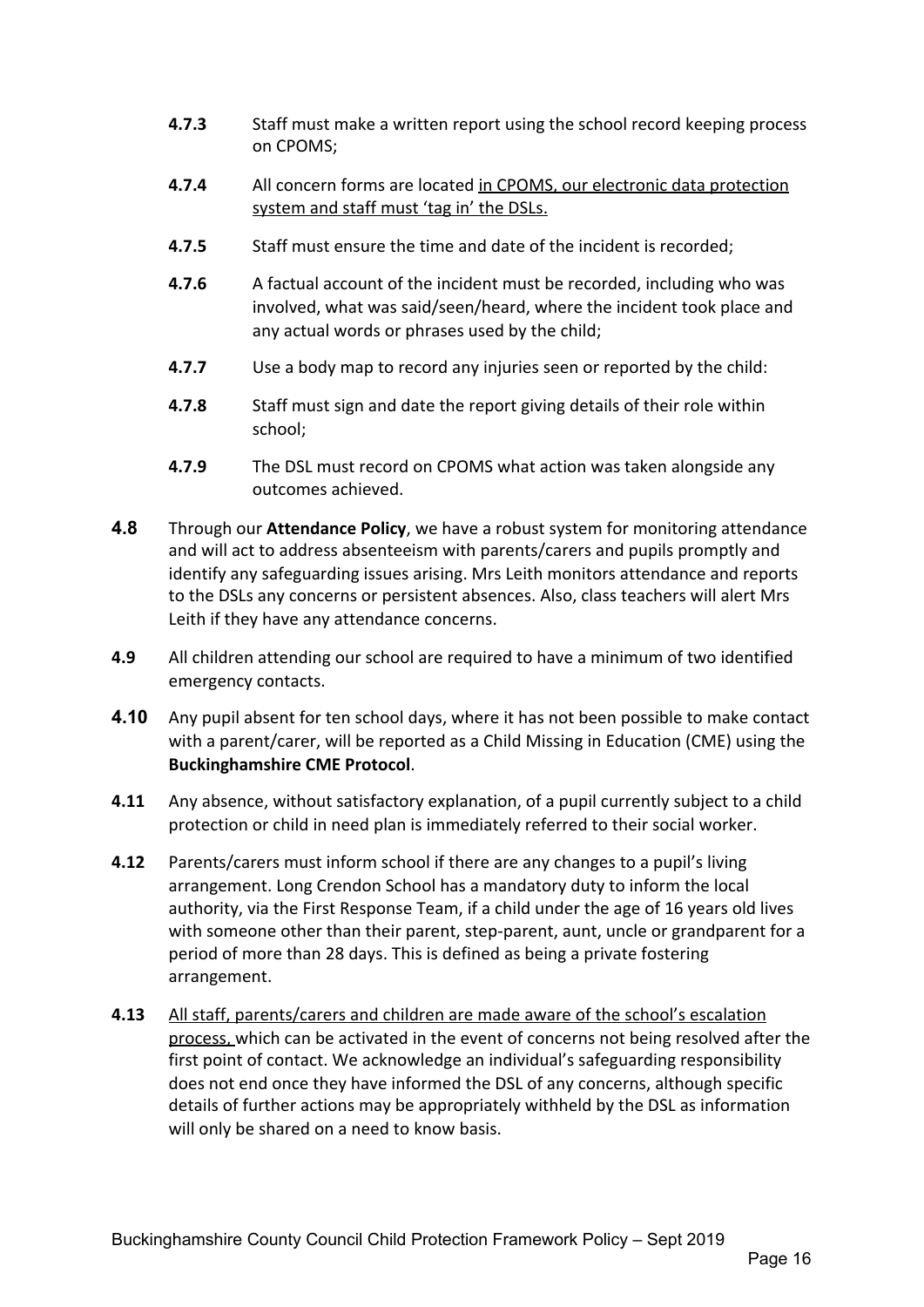- **4.14** Our lettings policy reflects the ongoing responsibility the school has for safeguarding those using the site outside of normal school hours, ensuring the suitability of adults working with children on school sites at any time. School must have sight of the up to date **Child Protection Policy** of any organisation hiring the school's facilities.
- **4.15** The school operates **Safer Recruitment** practices, including ascertaining the suitability of volunteers and employed staff, both employed directly or via an agency, who are working in regulated activities.
- **4.16** Allegations against members of staff, including volunteers, are referred to the Local Authority Designated Officer (LADO).
- **4.17** Our procedures are reviewed and updated annually as a minimum, or as there are changes to legislation.

### **5. Retention of Records**

- **5.1** When a disclosure of abuse or an allegation against a member of staff or volunteer has been made, our school must have a record of this. These records are maintained in a way that is confidential and secure, in accordance with our **Record Keeping Policy** and **Data Protection Legislation.**
- **5.2** There is a statutory requirement for our school to pass any child protection records to the pupil's next school. We are required to have an auditable system in place to evidence we have done so. Any transfer of records will be carried out using a secure method and will be sent separately to the pupil's general file.
- **5.3** The last statutory school maintains child protection files until a pupil reaches the age of 25 years, therefore if the transfer school is unknown, or a pupil is going to be electively home educated, any child protection files will remain at our school in a secure location. Child protection files will only be destroyed when the pupil reaches their 25th birthday.
- **5.4** We have a robust system for reviewing our archived information held. Our files are stored and disposed of in line with GDPR protocols.

### **6. Confidentiality**

- **6.1** We recognise that all matters relating to child protection are confidential.
- **6.2** The Headteacher or Designated Safeguarding Lead must only disclose personal information about a pupil to other members of staff on a need to know basis.
- **6.3** Staff must not keep duplicate or personal records of child protection concerns. All information must be reported to the Designated Safeguarding Lead and securely stored in the designated location within the school, separate from the pupil records.
- **6.4** All staff are aware they cannot promise a child to keep secrets which might compromise the child's safety or well-being or that of another as they have a duty to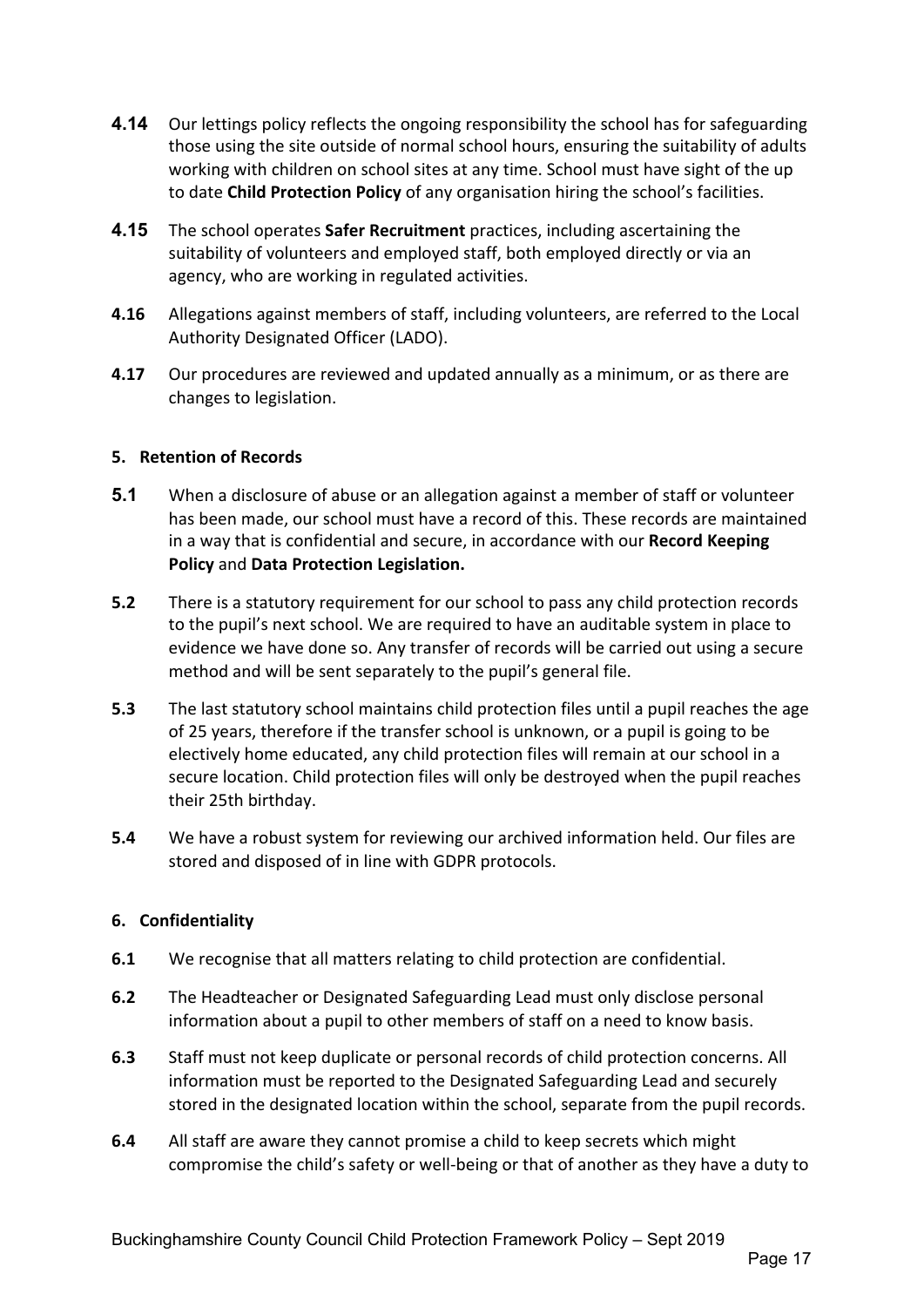share. Staff must, however, reassure the child that information will only be shared with those people who will be able to help them and therefore need to know.

**6.5** We will always undertake to share our intention to refer a child to Social Care (First Response) with their parent/carer's consent, unless to do so could put the child at greater risk of harm or impede a criminal investigation. If in doubt, we will consult with First Response on this point. We recognise that GDPR must not be a barrier for sharing information regarding safeguarding concerns.

### **7. Dealing with a disclosure**

In the event of a child disclosing abuse staff must:

- **7.1** Listen to the child, allowing the child to tell what has happen in their own way, and at their own pace. Staff must not interrupt a child who is freely recalling significant events.
- **7.2** Remain calm. Be reassuring and supportive, endeavouring to not respond emotionally.
- **7.3** Not ask leading questions. Staff are reminded to ask questions only when seeking clarification about something the child may have said or to gain sufficient information to know that this is a safeguarding concern. Staff are trained to use TED; Tell, Explain, Describe.
- **7.4** Make an accurate record of what they have seen/heard using the school's record keeping processes, recording; times, dates or locations mentioned, using as many words and expressions used by the child, as possible. Staff must not substitute anatomically correct names for body part names used by the child.
- **7.5** Reassure the child that they did the right thing in telling someone.
- **7.6** Staff must explain to the child what will happen next and the need for the information to be shared with the DSL.
- **7.7** In the unlikely event the DSL and deputy DSL not being available, staff are aware they must share concerns with the most senior member of staff.

### **7.8 If there is immediate risk of harm to a child, staff will NOT DELAY and will ring 999.**

- **7.9** The child will be monitored/accompanied at all times following a disclosure, until a plan is agreed as to how best they can be safeguarded.
- **7.10** Following a report of concerns the DSL must:
	- **7.10.1** Decide whether there are sufficient grounds for suspecting significant harm, in which case a referral must be made to First Response and the police if it is appropriate. The rationale for this decision should be recorded by the DSL.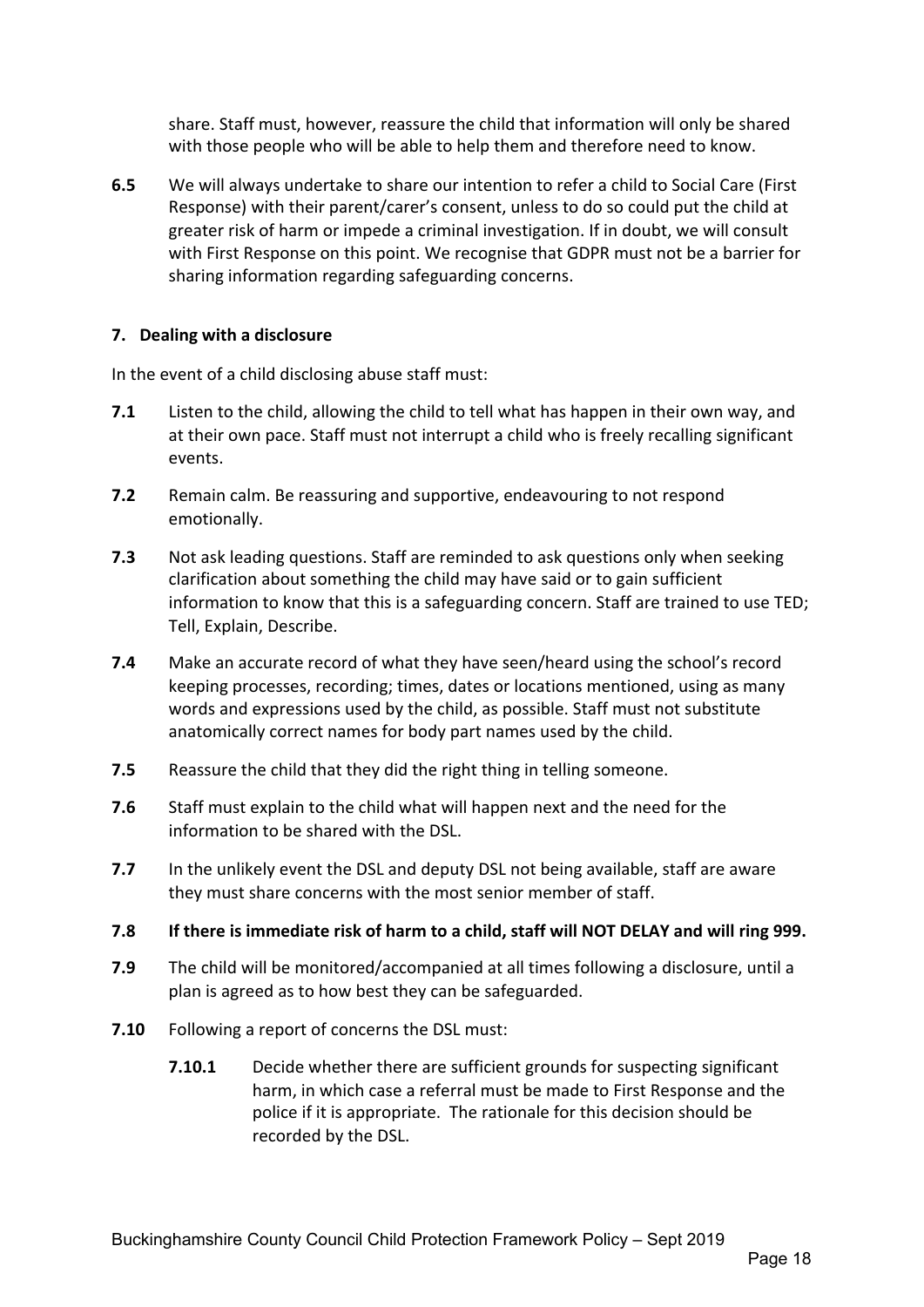- **7.10.2** Normally the school should try to discuss any concerns about a child's welfare with parents/carers and, where possible, obtain consent before making a referral to First Response. However, in accordance with DfE guidance, this should only be done when it will not place the child at increased risk or could impact a police investigation. Where there are doubts or reservations about involving the child's family, the DSL should clarify with First Response or the police whether the parents/carers should be told about the referral and, if so, when and by whom. This is important in cases where the police may need to conduct a criminal investigation. The child's views should also be taken into account.
- **7.10.3** If there are grounds to suspect a child is suffering or is likely to suffer significant harm, the DSL (or Deputy) must contact First Response by telephone in first instance and then completing the Multi Agency Referral Form (MARF) making a clear statement of:
	- **●** the known facts
	- any suspicions or allegations
	- whether or not there has been any contact with the child's family
- **7.10.4** If the child is in immediate danger and urgent protective action is required, the police must be called. The DSL must then notify First Response of the occurrence and what action has been taken.
- **7.10.5** If a child needs urgent medical attention, the DSL (or Deputy) should call an ambulance via 999. DSL to contact First Response; advice to be sought from First Response about informing parents/carers.
- 7.10.6 The designated safeguarding lead and any deputies should liaise with the three safeguarding partners and work with other agencies in line with Working Together to Safeguard Children. NPCC- When to call the police should help designated safeguarding leads understand when they should consider calling the police and what to expect when they do

### **8. Multi-Agency working:**

Schools and colleges have a pivotal role to play in multi-agency safeguarding arrangements. Governing bodies and proprietors should ensure that the school or college contributes to multi-agency working in line with statutory guidance Working Together to Safeguard Children.

New safeguarding partners and child death review partner arrangements are now in place. Locally, the three safeguarding partners (the local authority; a clinical commissioning group for an area within the local authority; and the chief officer of police for an area (any part of which falls) within the local authority area) will make arrangements to work together with appropriate relevant agencies to safeguard and promote the welfare of local children, including identifying and responding to their needs.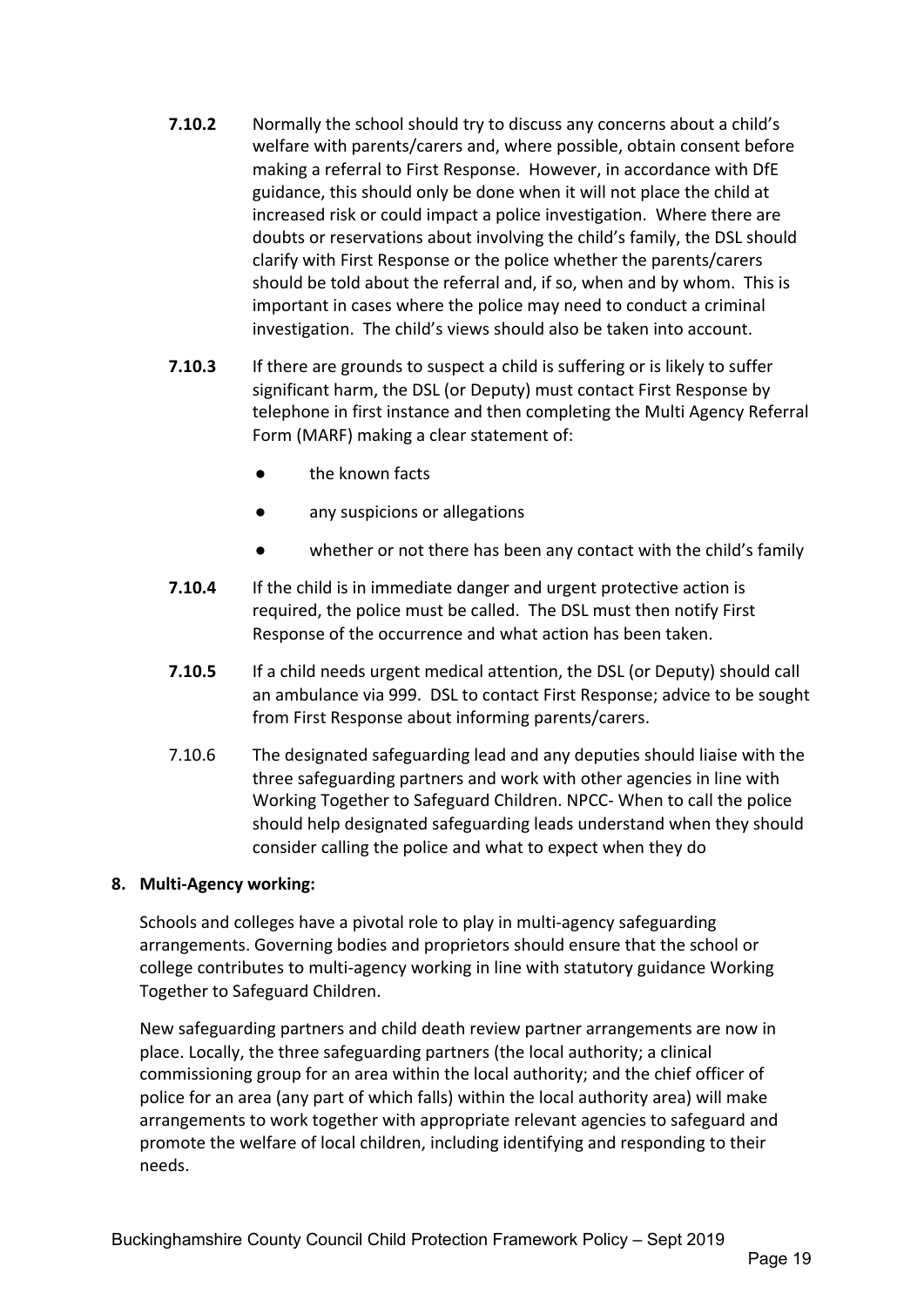It is especially important that schools and colleges understand their role in the three safeguarding partner arrangements. Governing bodies, proprietors and their senior leadership teams, especially their designated safeguarding leads, should make themselves aware of and follow their local arrangements.

The three safeguarding partners have a shared and equal duty to work together to safeguard and promote the welfare of children. To fulfil this role they must set out how they will work together and with any relevant agencies. 22 Relevant agencies are those organisations and agencies whose involvement that the three safeguarding partners consider may be required to safeguard and promote the welfare of children with regard to local need. The three safeguarding partners will have set out in their published arrangements which organisations and agencies they will be working with and the expectations placed on any agencies and organisations by the arrangements.

The three safeguarding partners should make arrangements to allow all schools (including those in multi-academy trusts) and colleges in the local area to be fully engaged, involved and included in safeguarding arrangements. It is expected that, locally, the three safeguarding partners will name schools and colleges as relevant agencies and will reach their own conclusions on the best way to achieve the active engagement with individual institutions in a meaningful way.

### **9. Supporting Staff**

- **9.1** We recognise that staff becoming involved with a child who has suffered harm, or appears to be likely to suffer harm, could find the situation stressful and upsetting.
- **9.2** We will support such staff by providing an opportunity to talk through their anxieties with the DSL and to seek further support if necessary. This could be provided by the Headteacher or another trusted colleague, Occupational Health, and/or a representative of a professional body, Employee Assistance Programme (PAM) or trade union, as appropriate.
- **9.3** In consultation with all staff, we have adopted a **Code of Conduct** for staff working in our school. This forms part of staff induction and is in the staff handbook. All staff know how to access the **Code of Conduct** to refer to it.
- **9.4** All staff are required to sign that they have read, understood and agree to comply with the agreed standards of practice set out in the staff **Code of Conduct.**
- 9.5 Governing bodies and proprietors should ensure there are procedures in place to manage safeguarding concerns, or allegations against staff (including supply staff and volunteers) that might indicate they would pose a risk of harm to children. Concerns including allegations that may meet the harms test should be addressed as set out in Part four *KCSiE*.

#### **10. Allegations against staff and volunteers (including Governors)**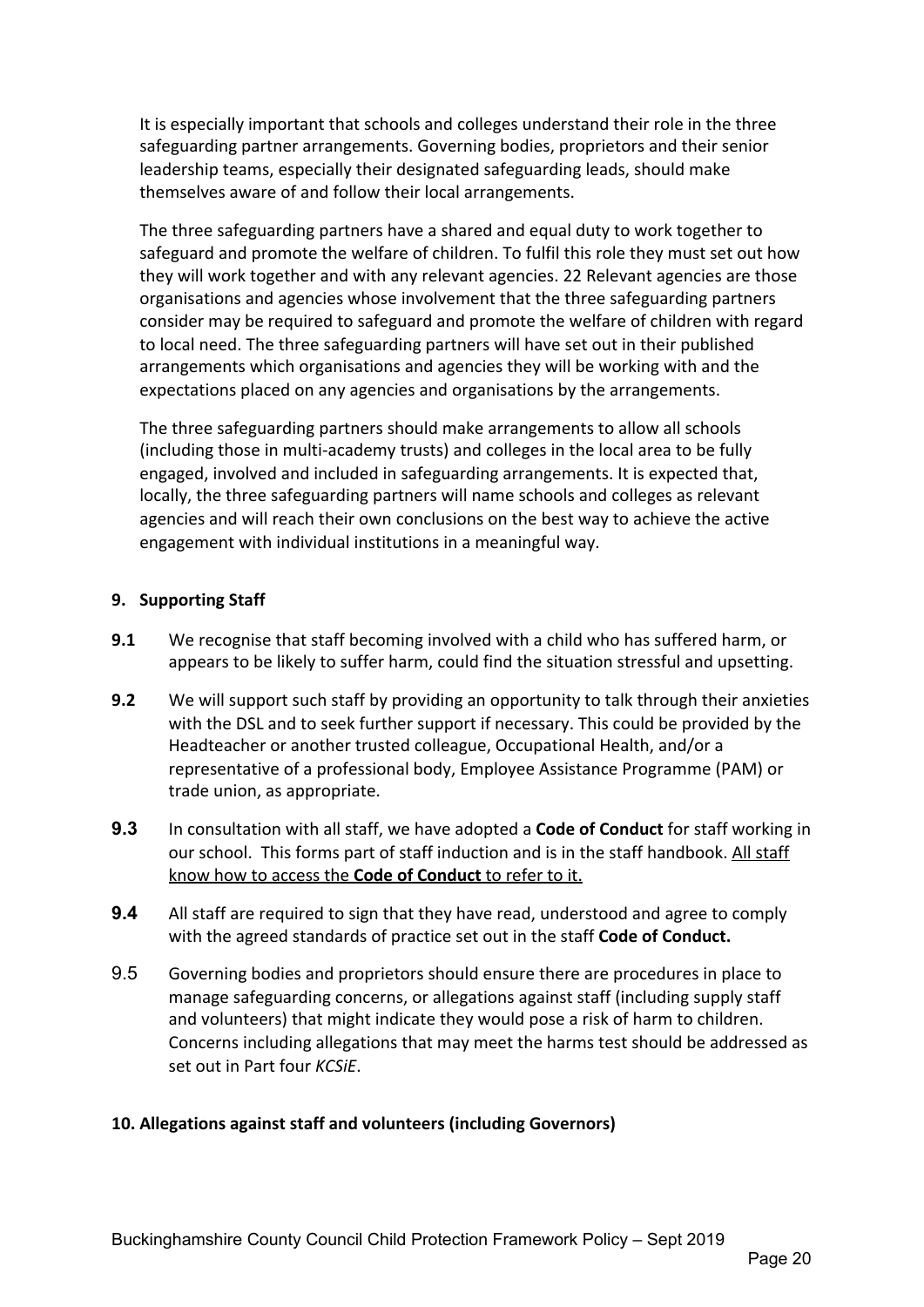- **10.1** All school staff, supply teachers and volunteers must take care not to place themselves in a vulnerable position with a child. It is always advisable for interviews or work with individual children or parents/carers to be conducted in view of other adults (See also section 7 above). There must be no 1:1 contact between staff and pupils which is not "open to the casual observer" (See Lone Working Policy).
- **10.2** We understand that a pupil may make an allegation against a member of staff, supply teacher or volunteer. If such an allegation is made, the member of staff notified of the allegation will immediately inform the Headteacher or the most senior teacher if the Headteacher is not present.
- **10.3** The Headteacher/Senior Teacher on all such occasions must immediately discuss the content of the allegation with the Local Authority Designated Officer (LADO). The purpose of an initial discussion is for the LADO and the Case Manager to consider the nature, content and context of the allegation and agree a course of action.
- **10.4** The Head Teacher/Senior Teacher must:
	- **10.4.1** Follow all advice given by the LADO throughout the investigation process, including how to manage the staff member or volunteer against whom the allegation is made, as well as supporting other staff, supply teachers and volunteers within the workplace.
	- **10.4.2** Follow all advice given by the LADO relating to supporting the child making the allegation, as well as other children connected to the organisation.
	- **10.4.3** Ensure feedback is provided to the LADO about the outcome of any internal investigations.
- **10.5** If the allegation made to a member of staff concerns the Headteacher, the person receiving the allegation will immediately inform the Chair of Governors who will consult the LADO without notifying the Headteacher first.
- **10.6** The school will follow the local safeguarding procedures for managing allegations against staff, supply teachers and volunteers, a copy of which can be found in the Long Crendon School Complaints Procedure.
- **10.7** Suspension of the member of staff against whom an allegation has been made needs careful consideration and, if necessary, we will consult with the LADO in making this decision. Guidance will also be sought from HR.
- **10.8** If a suspension is made, restrictions will apply to all staff, supply teachers and volunteers regarding contact with them whilst they are suspended, including contact via social media, such as Facebook and Twitter.
- **10.9** Our lettings agreement for other users requires that the organiser will follow the Buckinghamshire County Council procedures for managing allegations against staff and where necessary, the suspension of adults from school premises.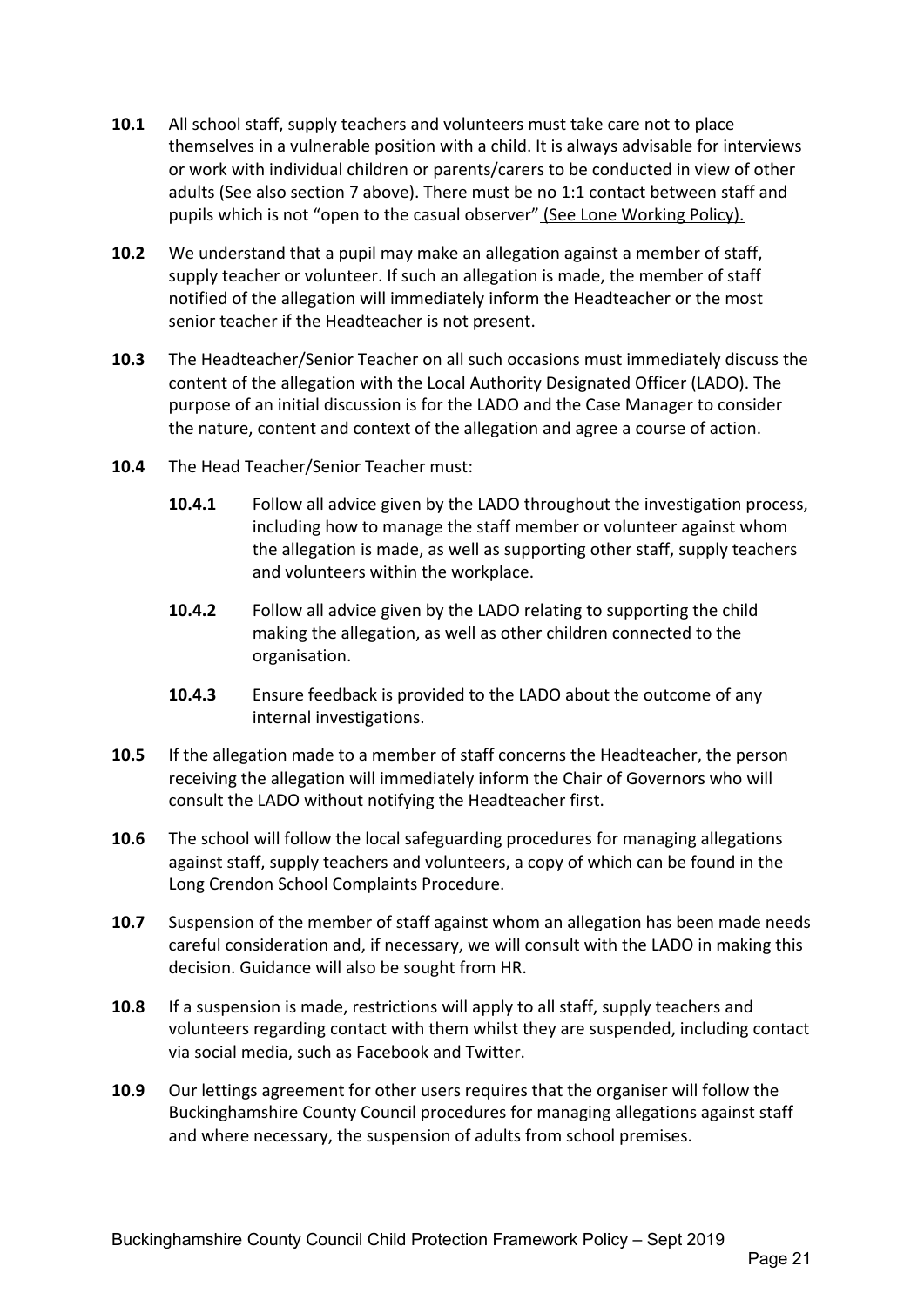**10.10** Should an individual staff member, governor or volunteer be involved in child protection, other safeguarding procedures or Police investigations in relation to abuse or neglect, they must immediately inform the Head Teacher. In these circumstances, the school will need to assess whether there is any potential for risk of transfer to the workplace and the individual's own work with children.

If staff have safeguarding concerns, or an allegation is made about another member of staff (including supply staff and volunteers) posing a risk of harm to children, then:

- this should be referred to the headteacher or principal;
- where there are concerns/allegations about the headteacher or principal, this should be referred to the chair of governors.

**10.11** Managing cases of allegations that might indicate a person would pose a risk of harm: If they continue to work in regular or close contact with children in their present position, or in any capacity with children in a school or college. This guidance should be followed where it is alleged that anyone working in the school or college that provides education for children under 18 years of age, including supply teachers and volunteers has:

- behaved in a way that has harmed a child, or may have harmed a child;
- possibly committed a criminal offence against or related to a child;

• behaved towards a child or children in a way that indicates he or she may pose a risk of harm to children; or

• behaved or may have behaved in a way that indicates they may not be suitable to work with children

### **11. Whistleblowing**

- **11.1** We have a **Whistleblowing Policy** which can be found on the safeguarding notice board and on the Google Drive, Whole Staff Share. Staff are required to familiarise themselves with this document during their induction period.
- **11.2** All staff must be aware of their duty to raise concerns about the attitude or actions of colleagues and report their concerns to the Headteacher or Chair of Governors.

### **12. Physical intervention/Positive handling**

**12.1** Our policy on physical intervention/positive handling by staff is set out separately, as part of our **Behaviour Policy**.

### **13. Anti-Bullying**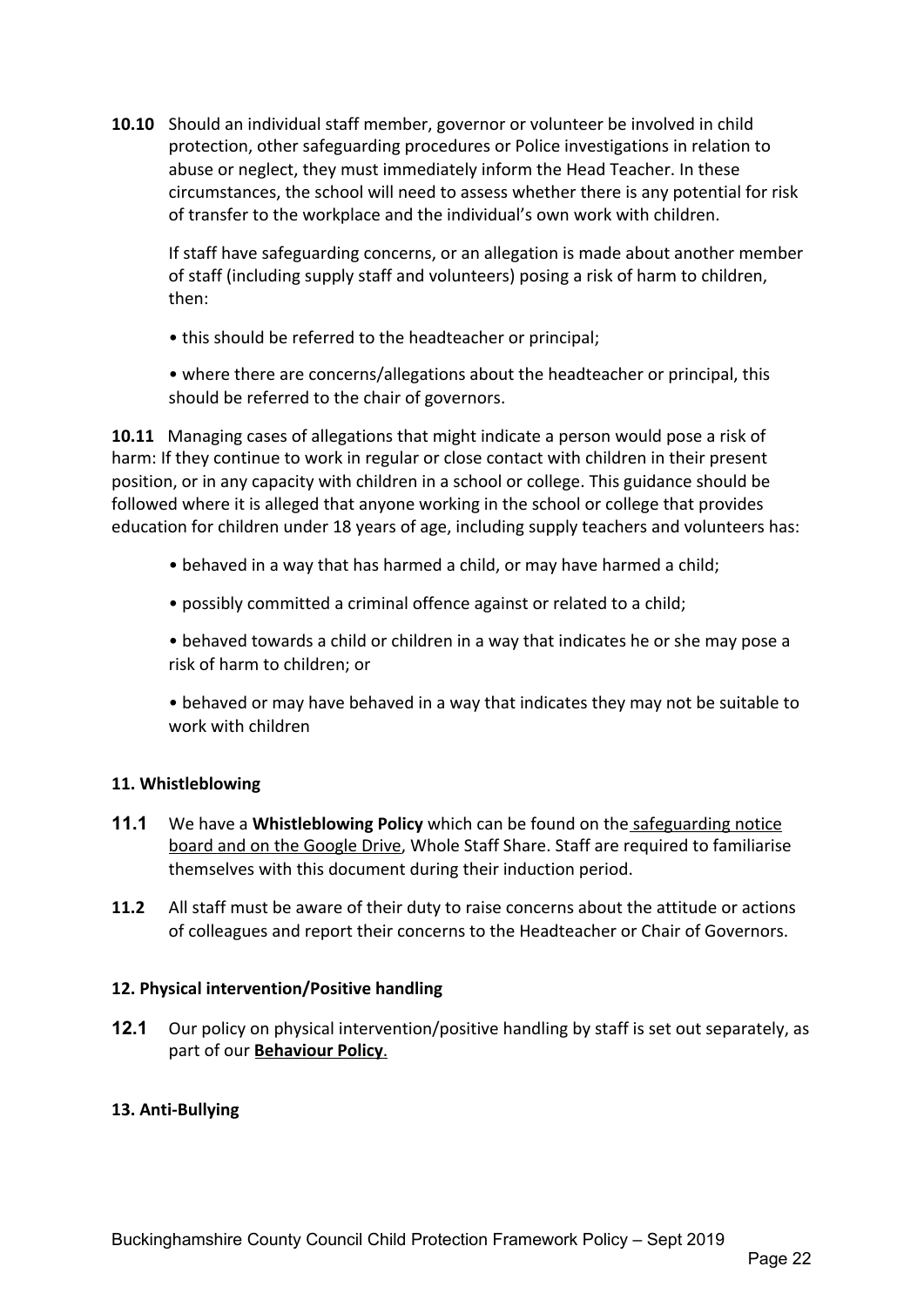**13.1** Anti-Bullying is referenced within the **Behaviour Policy** and measures are in place to prevent and respond to all forms of bullying, which acknowledges that to allow or condone bullying may lead to consideration under child protection procedures.

### **14. Discriminatory Incidents**

- **14.1** In line with the **Equalities Act 2010**, our **Equalities and Cohesion Policy** addresses all forms of discriminatory incidents. It takes into account the guidance offered by the Buckinghamshire guidance document 'Equally Safe – Dealing with Prejudice Related Incidents Guidance for Schools'.
- **14.2 Health and Safety** We recognise the importance of safeguarding pupils throughout the school day. Our **Health and Safety policy** reflects the consideration we give to the protection of our children, both physically and emotionally, within the school environment.
- **14.3** Part of the safeguarding measures we have in place include the safe dropping off and collection of pupils at the start and end of the school day. KS2 children may walk to school from home alone or in groups as instructed by their parents. All KS1 parents/carers must deliver their children to the top of the driveway and collect them from the same place. Parents/carers are expected to inform us via email or phone if there is to be a change in the arrangement of collection for their child. Taxi collection and drop-off will be arranged and a member of staff will meet the taxi at the bottom of the driveway, unless the taxi driver can park and walk the child up to the top of the driveway.
- **14.4** Pupils who leave the site during the school day do so only with the written permission, email, phonecall to the School Office or verbal communication with the class teacher from a parent/carer and are collected by an authorised adult where appropriate. School should be notified by the parents/carers regarding whom they have authorised for this task.
- **14.5** Children attending before and after school club: KS1 children will be escorted to and from the classroom from Pre-School by PreSchool colleagues or their class teachers/TAs. KS2 children will be allowed to walk from before/after school club on their own, all onsite.
- **14.6** In the event of a pupil going missing during the course of the school day we will carry out immediate checks to ensure the pupil is not on site, we will then make contact with the pupil's parents/carers and inform the police.

### **15. Prevent Duty**

**15.1** The Prevent duty All schools and colleges are subject to a duty under section 26 of the CounterTerrorism and Security Act 2015 (the CTSA 2015), in the exercise of their functions, to have "due regard109 to the need to prevent people from being drawn into terrorism".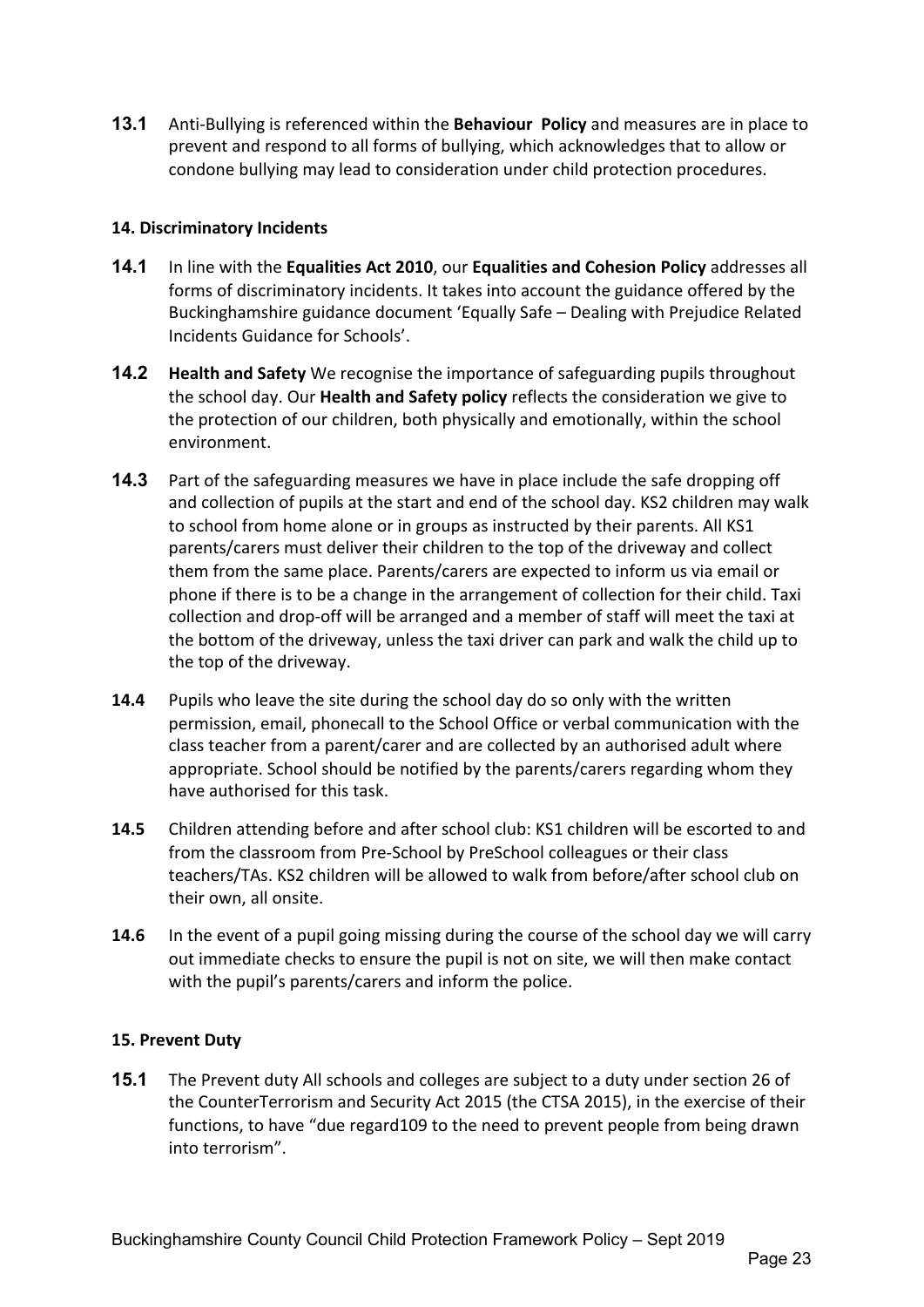- **15.2** All school staff and governors have completed Prevent training.
- **15.3** We have in place and monitor appropriate web filtering systems so that pupils cannot view potentially extreme material.
- **15.4** Staff understand the need for a culture of vigilance to be present in the school to support safeguarding. This includes awareness and sensitivity to changes in the attitudes of pupils, which may indicate they are at risk of radicalisation.
- 15.5 Designated safeguarding leads and other senior leaders have familiarised themselves with the revised Prevent duty guidance: for England and Wales, especially paragraphs 57-76, which are specifically concerned with schools (and also covers childcare). The guidance is set out in terms of four general themes: risk assessment, working in partnership, staff training, and IT policies. There is additional guidance: Prevent duty guidance: for further education institutions in England and Wales that applies to colleges.

### **16. E-Safety**

- **16.1** All staff are aware of the school policy on **E-Safety** which sets out our expectations relating to:
	- 16.1.1 Creating a safer online learning environment,
	- **16.1.2** Giving everyone the skills, knowledge and understanding to help children stay safe on-line, question the information they are accessing and support the development of critical thinking,
	- **16.1.3** Inspiring safe and responsible use of mobile technologies, to combat behaviours on-line which may make pupils vulnerable, including sexting (youth-produced sexual imagery),
	- **16.1.4** Use of mobile technology both within school and on school trips/ outings
	- **16.1.5** Use of camera equipment, including smart phones,
	- **16.1.6** What steps to take if there are concerns and where to go for help,
	- **16.1.7** Staff use of social media as set out in the **Staff Code of Conduct**.
- **16.2** Cyber-bullying by children, via texts, social media and emails, will be treated as seriously as any other type of bullying and will be managed through our anti-bullying procedures. This includes sexting and image exchange under threat or through coercion. We would deal with any safeguarding issues which happen outside of school and have an impact on our pupil(s).
- **16.3** Pupils, staff and parents/carers are supported to understand the risks posed by:
	- 16.3.1 the CONTENT accessed by pupils
	- **16.3.2** their CONDUCT on-line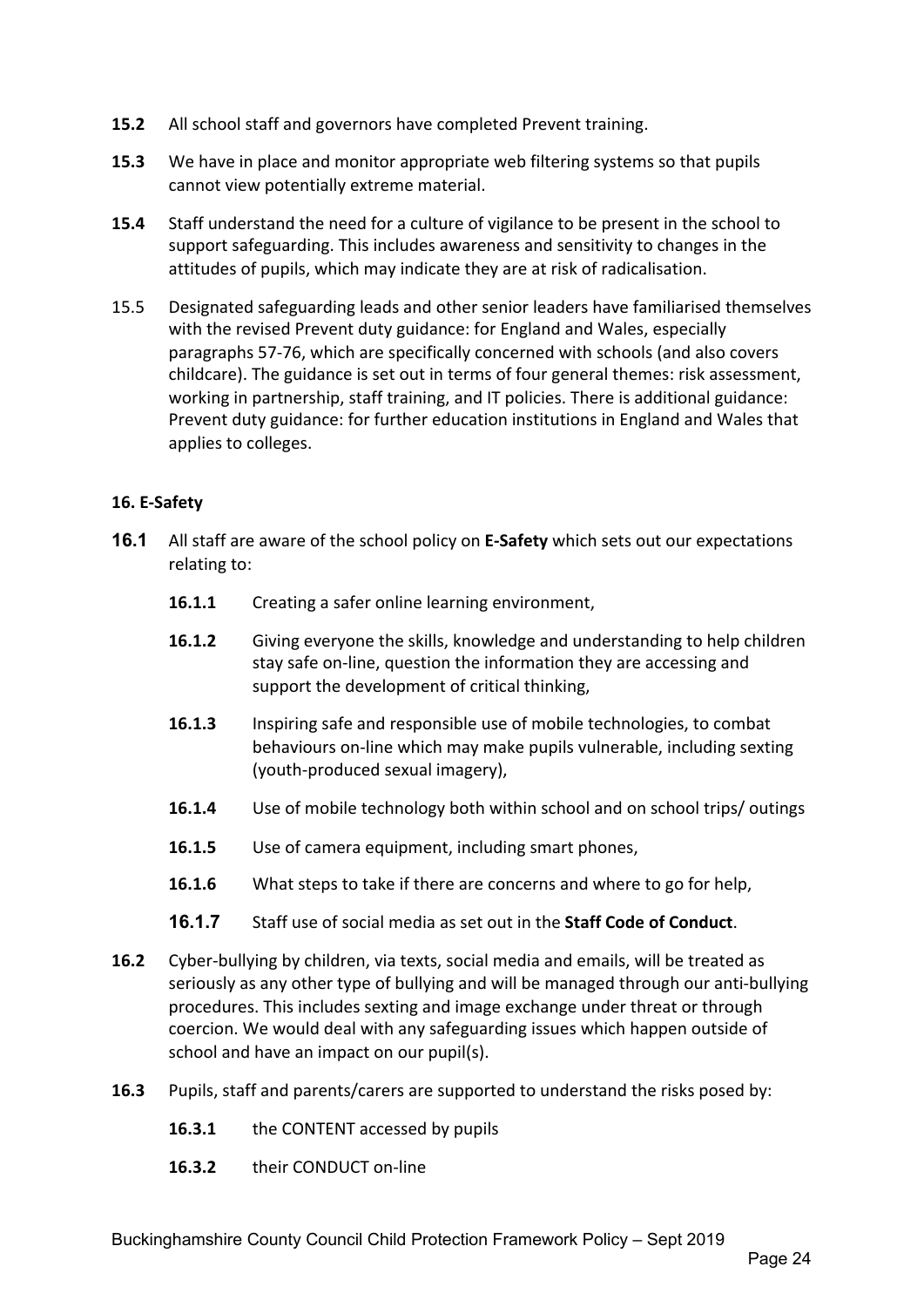**16.3.3** and who they have CONTACT with in the digital world.

- **16.4** We have a separate **Mobile Phone Policy** which sets out the acceptable use of mobile technologies by pupils whilst onsite. This includes sanctions which will be applied when these boundaries are not adhered to.
- **16.5** Visitors to our school are respectfully requested to turn all mobile devices off. This is a safeguarding measure for our pupils.
- **16.6** Staff use of mobile technology whilst on site is set out in the **Staff Code of Conduct.**

### **16.7 Keeping children safe when working from home:**

Online safety: As schools and colleges increasingly work online, it is essential that children are safeguarded from potentially harmful and inappropriate online material. As such, governing bodies and proprietors should ensure appropriate filters and appropriate monitoring systems are in place. Additional information to support governing bodies and proprietors keep their children safe online (including when they are online at home) is provided in Annex C.

Education at home: Where children are being asked to learn online at home the department has provided advice to support schools and colleges do so safely: *safeguarding-in-schools-colleges and-other-providers and safeguarding-and-remote-education (p104 KSCiE 2020)*

17.8 Refer to further support and links to agencies in Annex B, *KCSiE 2020*

### **17. Sexting**

Sexting', also referred to as 'youth produced sexual imagery', is one of a number of 'risk-taking' behaviours associated with the use of digital technologies, social media or the internet. It is accepted that children experiment and challenge boundaries and therefore the risks associated with 'online' activity can never be completely eliminated.

- **17.1** Staff, pupils and parents/carers are supported, via training, to understand the creation and sharing of sexual imagery, such as photos or videos, of under 18s is illegal. This includes images of pupils themselves if they are under the age of 18.
- **17.2** Any youth produced sexual imagery disclosures will follow the normal safeguarding practices and protocols for our school. We will also use the guidelines for responding to incidents, as set out in the publication '[Sexting in Schools and Colleges'](https://www.gov.uk/government/publications/sexting-in-schools-and-colleges) produced by the UK Council for Child Internet Safety.
- **17.3** If the incident meets the threshold it may be necessary to refer to the police in a timely manner; contact will be through a safer schools officer, a PCSO (Police Community Security Officer), local neighbourhood police or by dialling 101. Such a report will result in an Outcome 21 record being generated by the police. We will always endeavour to speak to the parents/carers of the pupils involved prior to any report being made to the police.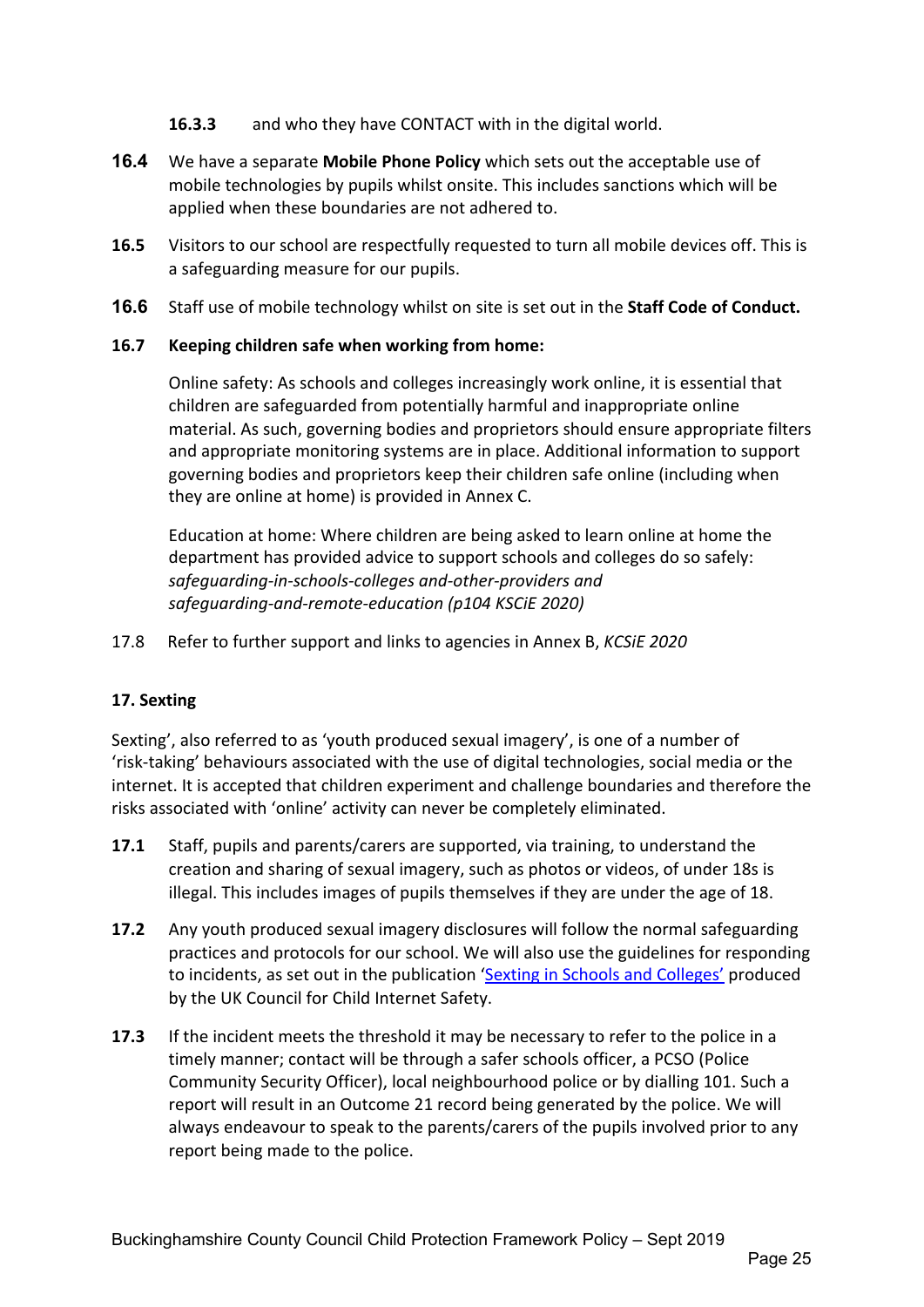#### **18. Peer on Peer Abuse**

Long Crendon School believes that all children have a right to attend school and learn in a safe environment free from harm by both adults and other pupils. We recognise that some safeguarding concerns can occur via peer on peer abuse.

- **18.1** All staff operate a zero-tolerance policy to peer on peer abuse and will not pass off incidents as 'banter' or 'just growing up'.
- **18.2** All staff recognise that peer on peer issues may include, but may not be limited to:
	- **18.2.1** Bullying (including cyber bullying
	- **18.2.2** Racial abuse
	- **18.2.3** Physical abuse, such as hitting, hair-pulling, shaking, biting or other forms of physical harm
	- **18.2.4** Sexual violence and sexual harassment
	- **18.2.5** Abuse related to sexual orientation or identity
	- **18.2.6** Sexting as set out in section 17
	- **18.2.7** Initiation type violence and rituals
	- **18.2.8** Emotional abuse
- **18.3** The following will be considered when dealing with incidents:
	- **18.3.1** Whether there is a large difference in power between the victim and perpetrator i.e. size, age, ability, perceived social status or vulnerabilities, including SEND, CP/CIN or LAC
	- **18.3.2** Whether the perpetrator has previously tried to harm or intimidate pupils
	- **18.3.3** Any concerns about the intentions of the alleged perpetrator
- **18.4** In order to minimise the risk of peer on peer abuse taking place, school must:
	- **18.4.1** Deliver PSHE to include teaching pupils about how to keep safe and understanding what acceptable behaviour looks like
	- **18.4.2** Ensure that pupils know that all members of staff will listen to them if they have concerns and will act upon them
	- **18.4.3** Have systems in place for any pupil to be able to voice concerns
	- **18.4.4** Develop robust risk assessments if appropriate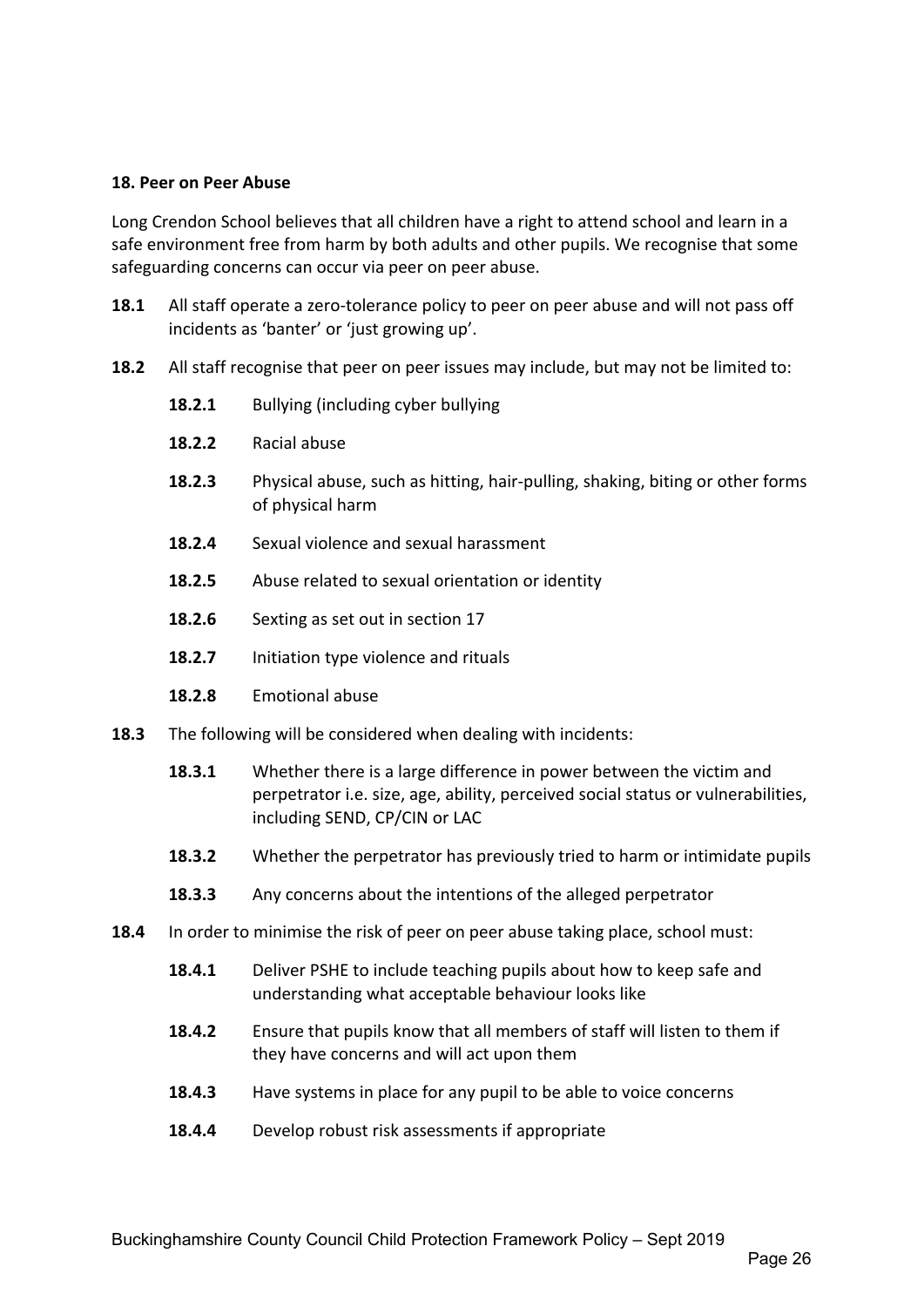### **18.4.5** Refer to any other relevant policies when dealing with incidents, such as the **Behaviour Policy** and/or the **Anti-Bullying Policy**

**18.5** We recognise that 'Upskirting' involves taking a photograph under an individual's clothing without their knowledge. 'Upskirting' is where someone takes a picture under a persons clothing (not necessarily a skirt) without their permission and or knowledge, with the intention of viewing their genitals or buttocks (with or without underwear) to obtain sexual gratification, or cause the victim humiliation, distress or alarm. It is a criminal offence. Anyone of any gender, can be a victim.

 We understand that it causes the victim distress and humiliation. Staff recognise that 'Upskirting' is a criminal offence and must promptly report any such incidence to the Headteacher, DSL or most senior member of staff.

**18.6** Reference will be made to the following government guidance and part 5 of the **Keeping Children Safe in Education, Sept 2019** to ensure that all staff have an understanding of the serious nature of sexual violence and sexual harassment between children in schools. [Sexual violence and sexual harassment between](https://www.gov.uk/government/publications/sexual-violence-and-sexual-harassment-between-children-in-schools-and-colleges) [children in schools and colleges - GOV.UK](https://www.gov.uk/government/publications/sexual-violence-and-sexual-harassment-between-children-in-schools-and-colleges)

### **19. Cultural Issues**

- **19.1** As a school we are aware of the cultural diversity of the community around us and work sensitively to address the unique culture of our pupils and their families as they relate to safeguarding and child protection. This includes children at risk of harm from abuse arising from culture, faith and belief on the part of their parent, carer or wider community.
- **19.2** Staff must report concerns about abuse linked to culture, faith and beliefs in the same way as other child protection concerns.

### **20. So Called 'Honour' Based Violence**

- **20.1** Staff at our school understand there is a legal duty to report known cases of Female Genital Mutilation (FGM) and So Called 'Honour' Based Violence to the police and they will do this with the support of the DSL. [Mandatory reporting of female genital](https://www.gov.uk/government/publications/mandatory-reporting-of-female-genital-mutilation-procedural-information) [mutilation: procedural information - GOV.UK](https://www.gov.uk/government/publications/mandatory-reporting-of-female-genital-mutilation-procedural-information)
- **20.2** Our school is aware of the need to respond to concerns relating to forced marriage and understand that it is illegal, a form of children abuse and a breach of children's rights. We recognise some pupils, due to capacity or additional learning needs, may not be able to give an informed consent and this will be dealt with under our child protection processes. Long Crendon School staff can contact the Forced Marriage Unit if they need advice or information. Contact 020 7008 0151 [fmu@fco.gov.uk](mailto:fmu@fco.gov.uk)
- **20.3** We are aware of the signs of FGM [Female genital mutilation \(FGM\) | NSPCC](https://www.nspcc.org.uk/what-is-child-abuse/types-of-abuse/female-genital-mutilation-fgm/)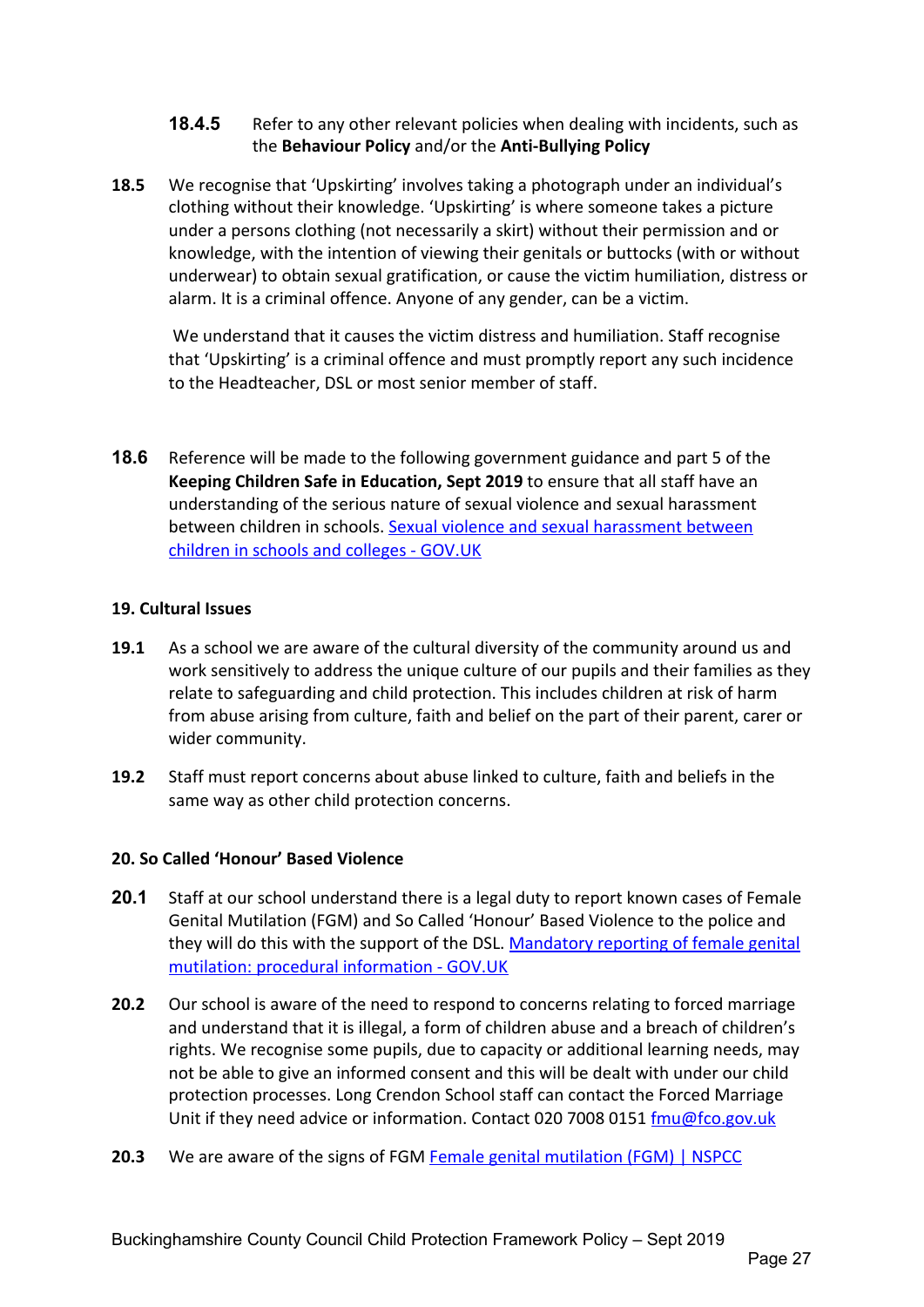- **20.4** We recognise both male and female pupils may be subject to honour based abuse e.g. where children's cultural background are at odds with their behaviours such as sexuality, under-age sex, relationships, gender identity or life style choices.
- **20.5** We promote awareness through training and access to resources, ensuring that the signs and indicators are known and recognised by staff.
- **20.6** Any suspicions or concerns for forced marriage are reported to the DSL who will refer to First Response or the police if emergency action is required.

### **21. Contextual Safeguarding**

Contextual Safeguarding is an approach to understanding, and responding to, children's experiences of significant harm beyond their families. It recognises that the different relationships that children form in their neighbourhoods, schools and online can feature violence and abuse. Parents and carers may have little influence over these contexts, and children's experiences of extra-familial abuse can undermine parent/carer-children relationships.

All staff should be aware that safeguarding incidents and/or behaviours can be associated with factors outside the school or college and/or can occur between children outside of these environments. All staff, but especially the designated safeguarding lead (and deputies) should consider whether children are at risk of abuse or exploitation in situations outside their families. Extra-familial harms take a variety of different forms and children can be vulnerable to multiple harms including (but not limited to) sexual exploitation, criminal exploitation, and serious youth violence.

- **21.1** At Long Crendon School we recognise that pupils may encounter safeguarding issues that happen in the wider community and we will respond to such concerns, reporting to the appropriate agencies in order to support and protect the pupil.
- **21.2** All staff, and especially the DSLs, will consider the context of incidents that occur outside of school to establish if environmental factors may be putting the pupil's welfare and safety at risk.
- **21.3** Children who may be alleged perpetrators will also be supported to understand the impact of contextual issues on their safety and welfare.
- **21.4** In such cases the individual needs and vulnerabilities of each child will be considered.

### **22. Serious Violence**

**22.1** All staff are aware of signs and indicators which may signal that children are at risk from, or are involved with, serious violent crime. These may include increased absence from school, a change in friendships or relationships with older individuals or groups, a significant decline in performance, signs of self-harm or significant change in well-being or signs of assault or unexplained injuries. Staff are aware that unexplained gifts or new possessions could also indicate that children have been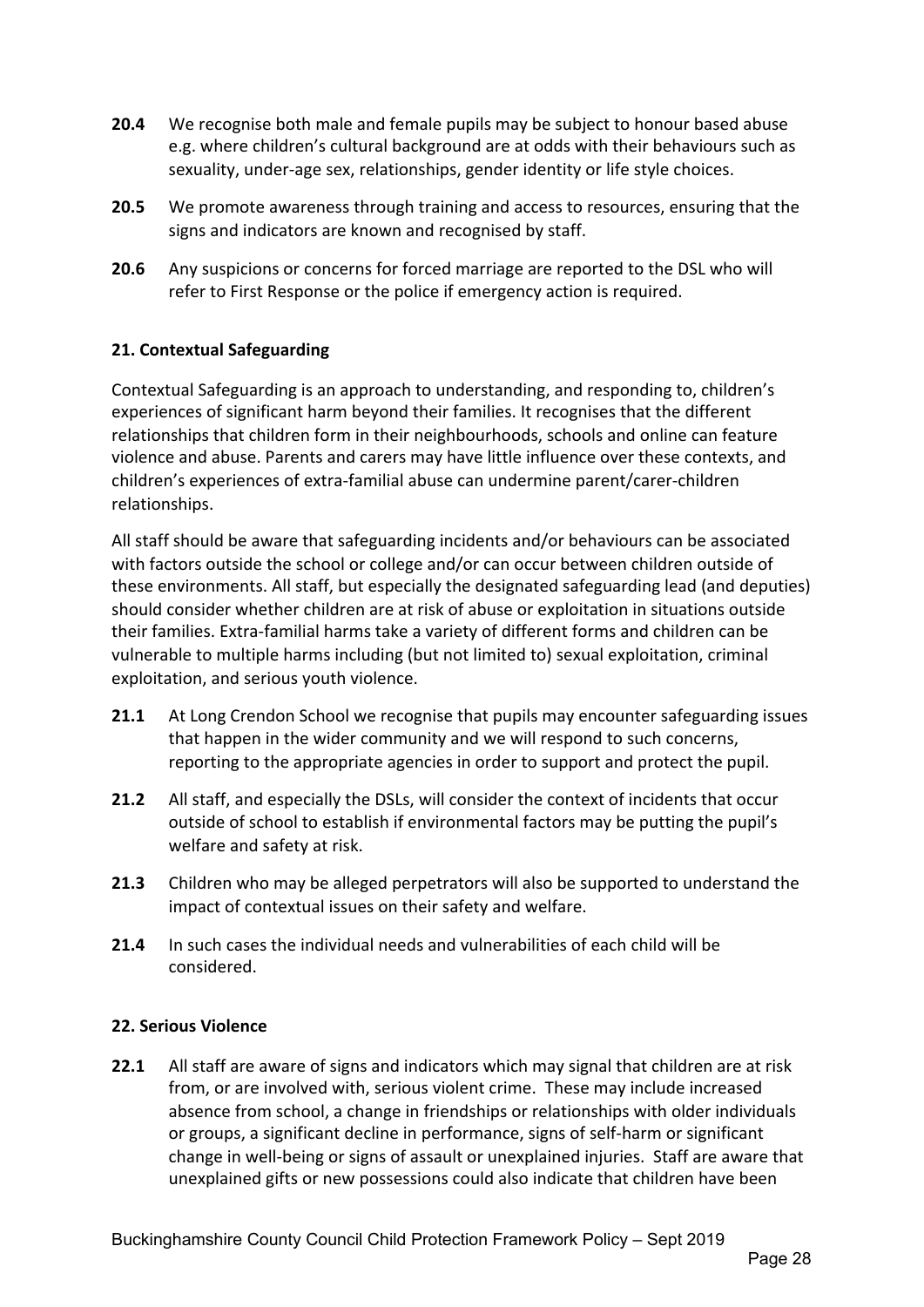approached by, or are involved with, individuals associated with criminal networks or gangs.

- 22.2 Domestic abuse can impact on children when they witness it at home/and or suffer it in an intimate personal relationship. The School will seek appropriate support and engage with relevant agencies. *(P94 Further Information, Annex A KCSiE 2020)*
- **22.3** At Long Crendon School we are aware of the risks to children and will take appropriate measures to manage any situations arising.

### **22.4 Mental Health:**

All staff should also be aware that mental health problems can, in some cases, be an indicator that a child has suffered or is at risk of suffering abuse, neglect or exploitation.

Only appropriately trained professionals should attempt to make a diagnosis of a mental health problem. Staff however, are well placed to observe children day-to-day and identify those whose behaviour suggests that they may be experiencing a mental health problem or be at risk of developing one.

Where children have suffered abuse and neglect, or other potentially traumatic adverse childhood experiences, this can have a lasting impact throughout childhood, adolescence and into adulthood. It is key that staff are aware of how these children's experiences, can impact on their mental health, behaviour and education.

If staff have a mental health concern about a child that is also a safeguarding concern, immediate action should be taken, following their child protection policy and speaking to the designated safeguarding lead or a deputy.

The department has published advice and guidance on Preventing and Tackling Bullying, and Mental Health and Behaviour in Schools (which may also be useful for colleges). In addition, Public Health England has produced a range of resources to support secondary school teachers to promote positive health, wellbeing and resilience among young people including its guidance Promoting children and young people's emotional health and wellbeing. Its resources include social media, forming positive relationships, smoking and alcohol. See Rise Above for links to all materials and lesson plans.

### **23. Children potentially at greater risk of harm:**

Children may need a social worker due to safeguarding or welfare needs. Children may need this help due to abuse, neglect and complex family circumstances. A child's experiences of adversity and trauma can leave them vulnerable to further harm, as well as educationally disadvantaged in facing barriers to attendance, learning, behaviour and mental health.

Local authorities should share the fact a child has a social worker, and the designated safeguarding lead should hold and use this information so that decisions can be made in the best interests of the child's safety, welfare and educational outcomes. This should be considered as a matter of routine. There are clear powers to share this information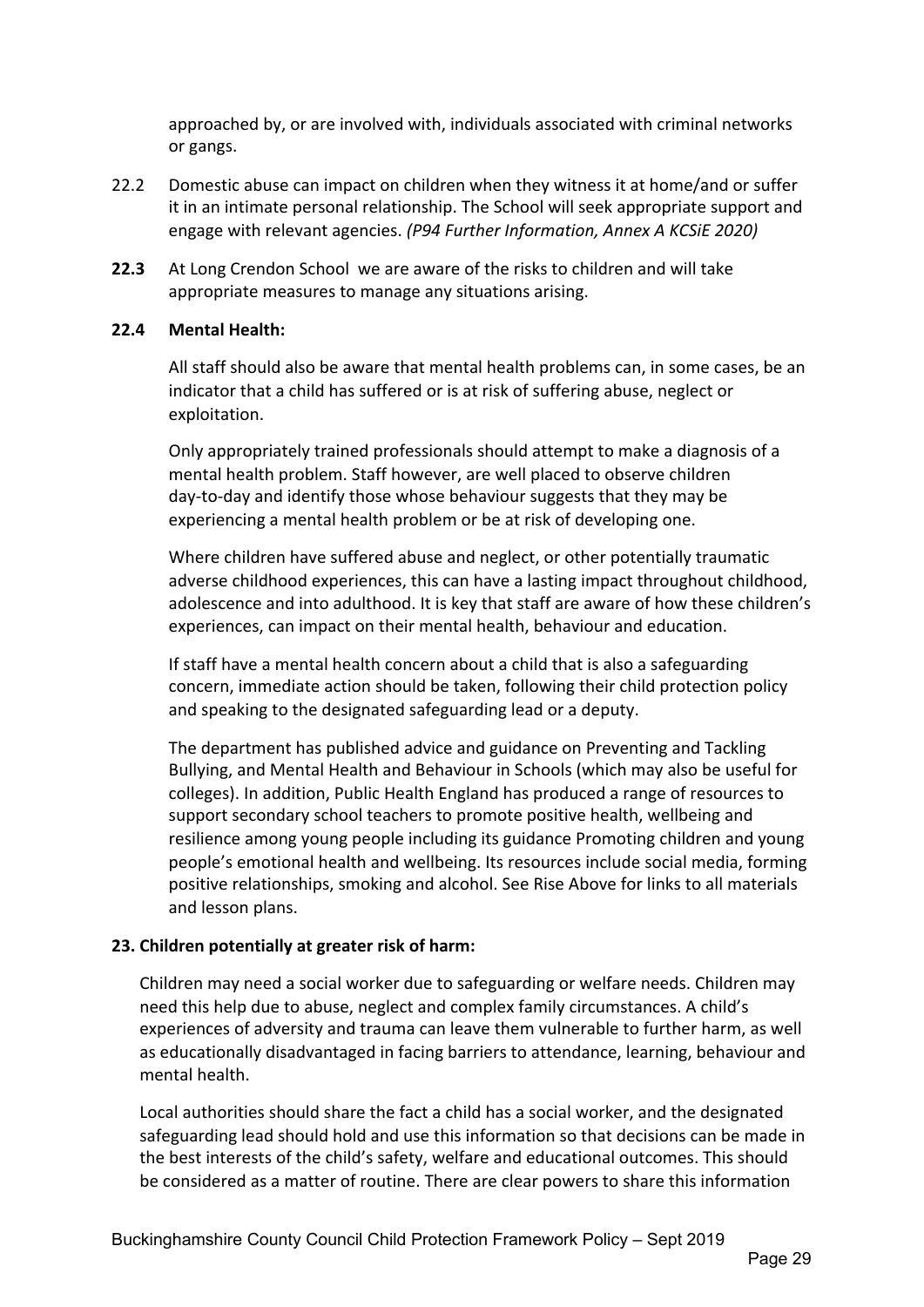under existing duties on both local authorities and schools and colleges to safeguard and promote the welfare of children.

Where children need a social worker, this should inform decisions about safeguarding (for example, responding to unauthorised absence or missing education where there are known safeguarding risks) and about promoting welfare (for example, considering the provision of pastoral and/or academic support, alongside action by statutory services).

Findings from the Children in Need review, '*Improving the educational outcomes of Children in Need of help and protection*' contains further information; the conclusion of the review, '*Help, protection, education*' sets out action Government is taking to support this.

### **Children's Mental Health:**

Schools and colleges have an important role to play in supporting the mental health and wellbeing of their pupils.

Mental health problems can, in some cases, be an indicator that a child has suffered or is at risk of suffering abuse, neglect or exploitation. Governing bodies should ensure they have clear systems and processes in place for identifying possible mental health problems, including routes to escalate and clear referral and accountability systems.

Schools and colleges can access a range of advice to help them identify children in need of extra mental health support, this includes working with external agencies. More information can be found in the *mental health and behaviour in schools guidance*, colleges may also wish to follow this guidance as best practice. Public Health England has produced a range of resources to support secondary school teachers to promote positive health, wellbeing and resilience among young people. See *Rise Above* for links to all materials and lesson plans.

The department is providing funding to support costs of a significant training programme for senior mental health leads and the national rollout of the *Link Programme.* Training for senior mental health leads, will be available to all statefunded schools and colleges by 2025, to help introduce or develop their whole school or college approach to mental health.

### **24. Use of Photography**

**24.1** We will often use photographs and film to capture achievements, monitor a child's development and help promote successes within our school. We like to have a record of all the wonderful activities our pupils take part in, guidelines for the use of photography in XXX school is set out in our **Photography and Filming Children Parental Agreement.**

### **25. Policy Review**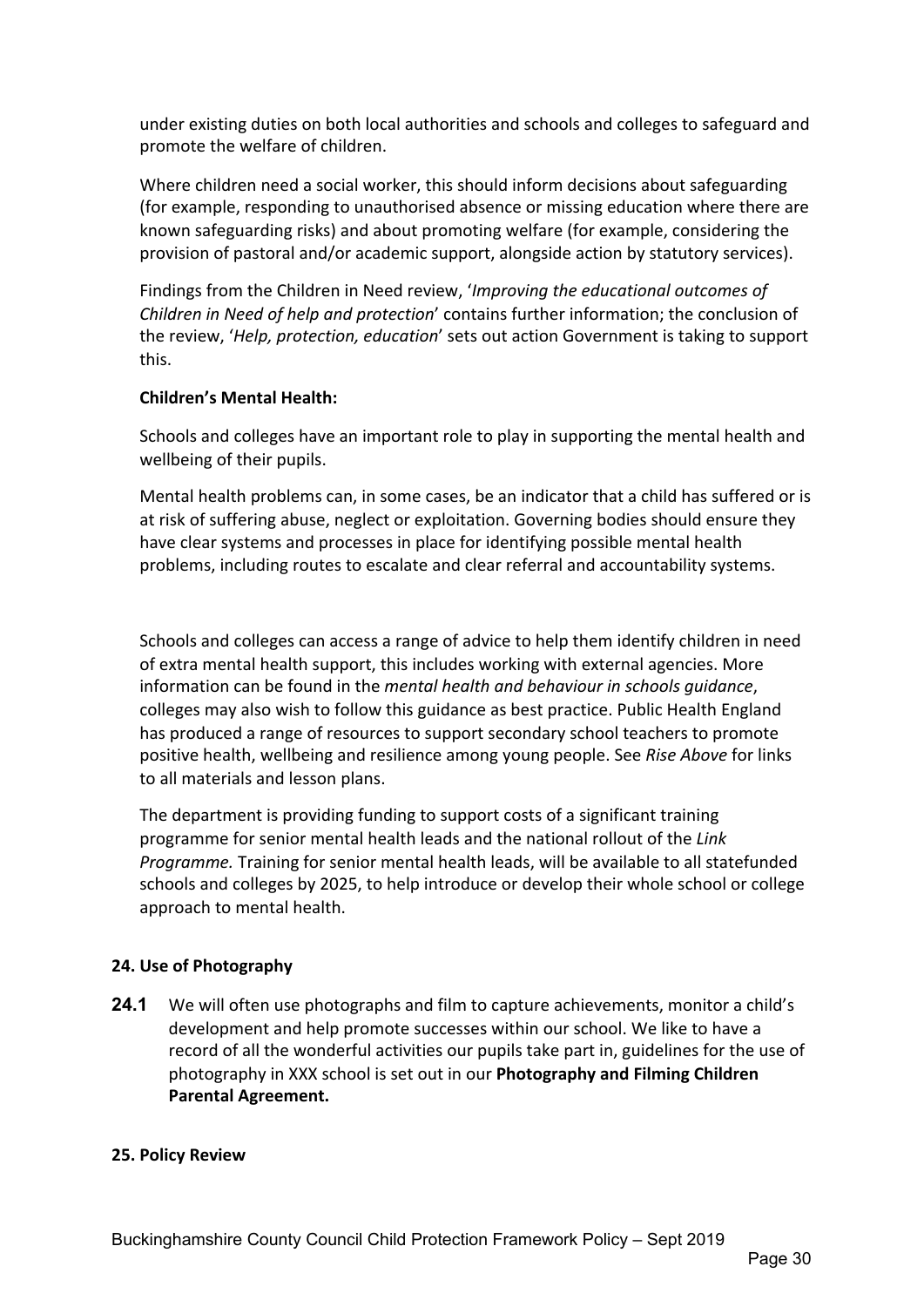**25.1** The Governing Body of our school is responsible for ensuring the annual review of this policy. The date the next review is due is on the front cover of this policy.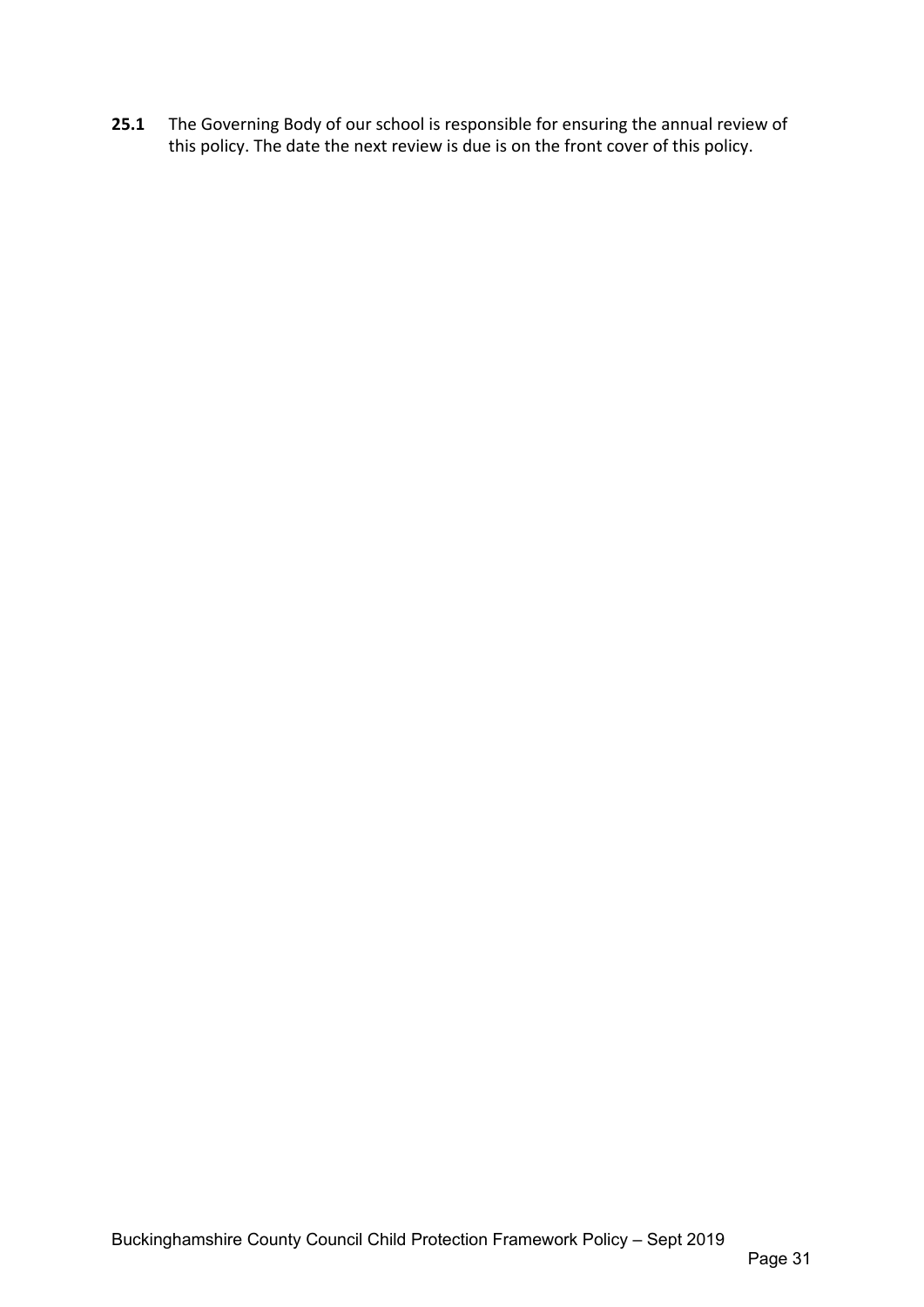### **Appendix**

Everyone who works with children has a duty to safeguard and promote their welfare. They should be aware of the signs and indicators of abuse and know what to do and to whom to speak if they become concerned about a child or if a child discloses to them.

The following is intended as a reference for school staff and parents/carers if they become concerned that a child is suffering or likely to suffer significant harm.

The Children Act 1989 defines abuse as when a child is suffering or is likely to suffer 'significant harm'. Harm means ill treatment or the impairment of health or development. Four categories of abuse are identified:

### **Categories of Abuse**

Child abuse is a form of maltreatment. Somebody may abuse or neglect a child by inflicting harm, or by failing to act to prevent harm. Children people may be abused in a family or in an institutional or community setting by those known to them or, more rarely, by others. Abuse can take place wholly online, or technology may be used to facilitate offline abuse. Children may be abused by an adult or adults, or another child or children.

### **Physical Abuse**

A form of abuse which may involve; hitting, shaking, throwing, poisoning, burning or scalding, drowning, suffocating, or otherwise causing physical harm to a child. Physical harm may also be caused when a parent or carer fabricates the symptoms of, or deliberately induces, illness in a child.

### **Emotional Abuse**

The persistent emotional maltreatment of a child such as to cause severe and persistent adverse effects on the child's emotional development. It may involve conveying to a child that they are worthless or unloved, inadequate, or valued only insofar as they meets the needs of another person. It may include not giving the child opportunities to express their views, deliberately silencing them or 'making fun' of what they say or how they communicate. It may feature age or developmentally inappropriate expectations being imposed on children. These may include interactions that are beyond a child's developmental capability, as well as overprotection and limitation of exploration and learning, or preventing the child participating in normal social interaction. It may involve seeing or hearing the ill-treatment of another. It may involve serious bullying (including cyber bullying), causing children frequently to feel frightened or in danger, or the exploitation or corruption of children. Some level of emotional abuse is involved in all types of maltreatment of a child, though it may occur alone.

### **Sexual Abuse**

Involves forcing or enticing a child to take part in sexual activities, not necessarily involving a high level of violence, whether or not the child is aware of what is happening. The activities may involve physical contact, including assault by penetration (for example, rape or oral sex)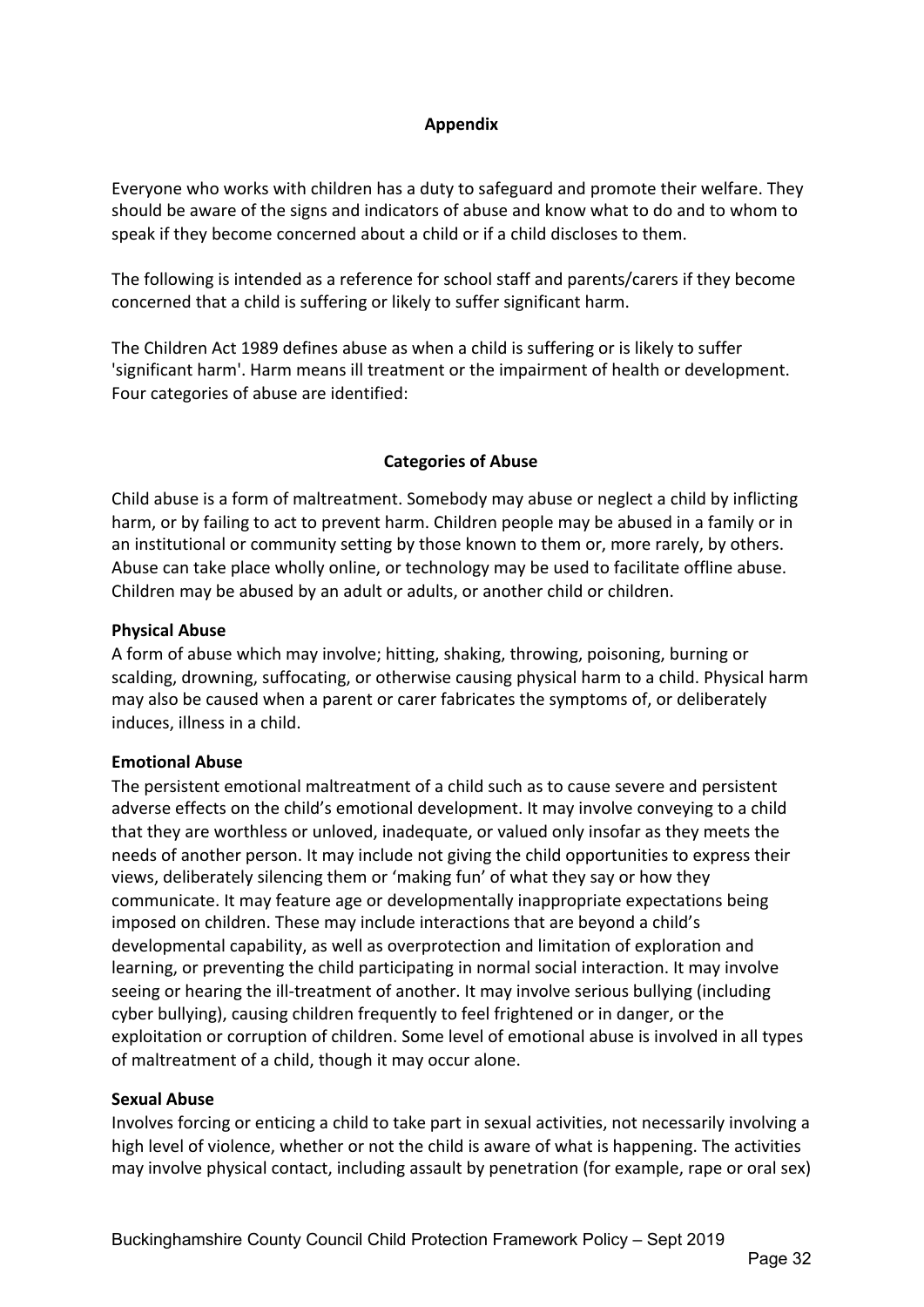or non-penetrative acts such as masturbation, kissing, rubbing and touching outside of clothing. They may also include non-contact activities, such as involving children in looking at, or in the production of, sexual images, watching sexual activities, encouraging children to behave in sexually inappropriate ways, or grooming a child in preparation for abuse. Sexual abuse can take place online and technology can be used to facilitate offline abuse. Sexual abuse is not solely perpetrated by adult males. Women can also commit acts of sexual abuse, as can other children. The **[Brook Sexual Behaviours Traffic Light Tool](https://www.brook.org.uk/our-work/the-sexual-behaviours-traffic-light-tool)** can be used as guidance to support professionals in identifying and responding to sexual behaviour in children.

### **Neglect**

The persistent failure to meet a child's basic physical and/or psychological needs, likely to result in the serious impairment of the child's health or development. Neglect may occur during pregnancy as a result of maternal substance abuse. Once a child is born, neglect may involve a parent or carer failing to:

- a) provide adequate food, clothing and shelter (including exclusion from home or abandonment)
- b) protect a child from physical and emotional harm or danger
- c) ensure adequate supervision (including the use of inadequate caregivers)
- d) ensure access to appropriate medical care or treatment. It may also include neglect of, or unresponsiveness to, a child's basic emotional needs.

### **Exploitation**

Exploitation is a form of child abuse and may take a number of forms:

### **Child Sexual Exploitation**

CSE occurs where an individual or group takes advantage of an imbalance of power to coerce, manipulate or deceive a child into sexual activity (a) in exchange for something the victim needs or wants, and/or (b) for the financial advantage or increased status of the perpetrator or facilitator. The victim may have been sexually exploited even if the sexual activity appears consensual. CSE does not always involve physical contact; it can also occur through the use of technology. CSE can affect any child or young person (male or female) under the age of 18 years, including 16 and 17 year olds who can legally consent to have sex. It can include both contact (penetrative and non-penetrative acts) and non-contact sexual activity and may occur without the child or young person's immediate knowledge (e.g. through others copying videos or images they have created and posted on social media). The above CCE indicators can also be indicators of CSE, as can:

- children who have older boyfriends or girlfriends; and
- children who suffer from sexually transmitted infections or become pregnant. 85 The department provide: Child sexual exploitation: guide for practitioners

### **Extremism**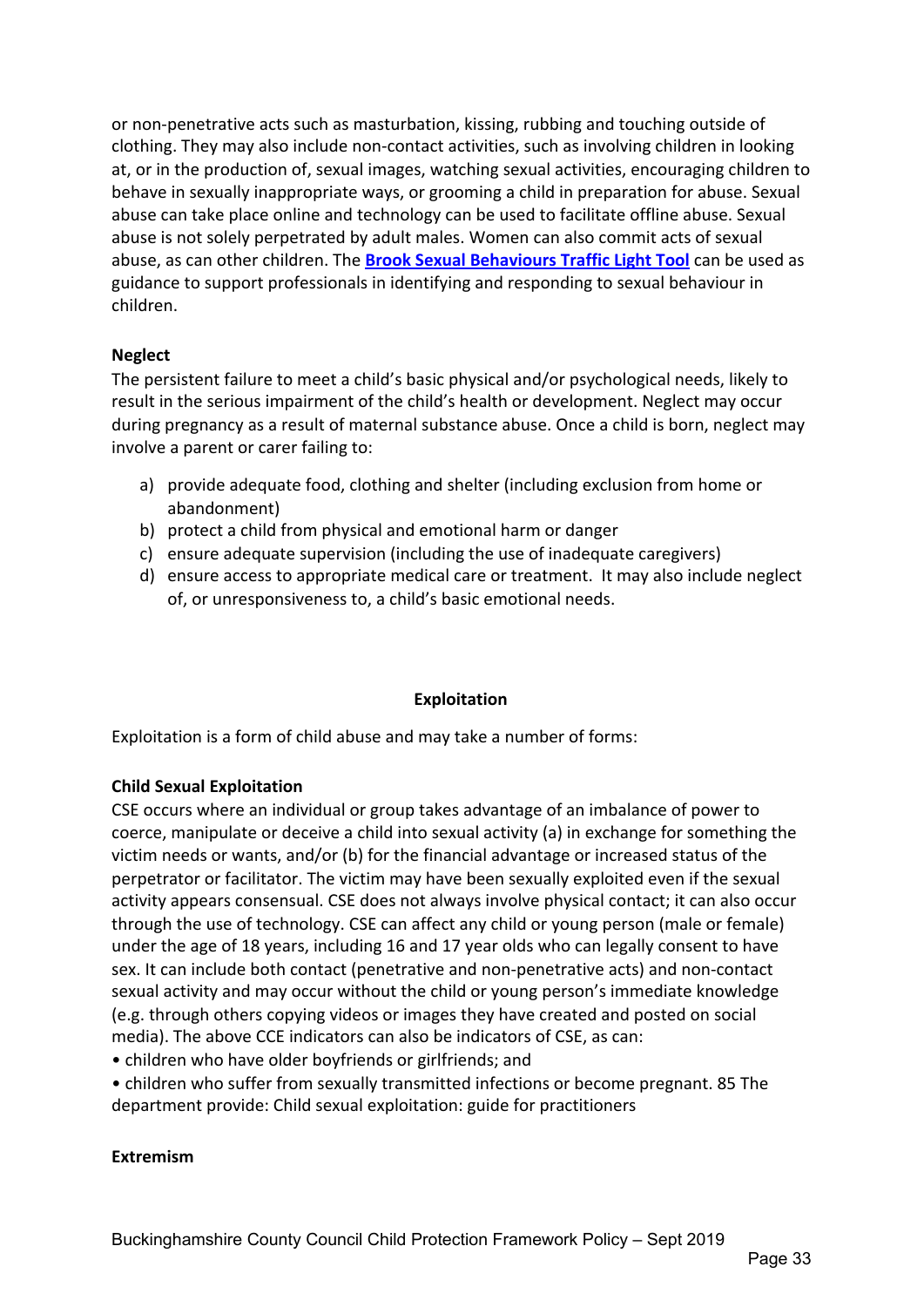Extremism is the vocal or active opposition to our fundamental values, including democracy, the rule of law, individual liberty and the mutual respect and tolerance of different faiths and beliefs. This also includes calling for the death of members of the armed forces. Radicalisation refers to the process by which a person comes to support terrorism and extremist ideologies associated with terrorist groups.

### **County Lines**

County lines is a term used to describe gangs and organised criminal networks involved in exporting illegal drugs (primarily crack cocaine and heroin) into one or more importing areas [within the UK], using dedicated mobile phone lines or other form of "deal line". Exploitation is an integral part of the county lines offending model with children and vulnerable adults exploited to move [and store] drugs and money. Offenders will often use coercion, intimidation, violence (including sexual violence) and weapons to ensure compliance of victims. Children can be targeted and recruited into county lines in a number of locations including schools, further and higher educational institutions, pupil referral units, special educational needs schools, children's homes and care homes. Children are often recruited to move drugs and money between locations and are known to be exposed to techniques such as 'plugging', where drugs are concealed internally to avoid detection. Children can easily become trapped by this type of exploitation as county lines gangs create drug debts and can threaten serious violence and kidnap towards victims (and their families) if they attempt to leave the county lines network. One of the ways of identifying potential involvement in county lines are missing episodes (both from home and school), when the victim may have been trafficked for the purpose of transporting drugs and a referral to the National Referral Mechanism should be considered. If a child is suspected to be at risk of or involved in county lines, a safeguarding referral should be considered alongside consideration of availability of local services/third sector providers who offer support to victims of county lines exploitation. Further information on the signs of a child's involvement in county lines is available in guidance published by the Home Office.

### **Child Criminal Exploitation**

CCE is where an individual or group takes advantage of an imbalance of power to coerce, control, manipulate or deceive a child into any criminal activity (a) in exchange for something the victim needs or wants, and/or (b) for the financial or other advantage of the perpetrator or facilitator and/or (c) through violence or the threat of violence. The victim may have been criminally exploited even if the activity appears consensual. CCE does not always involve physical contact; it can also occur through the use of technology. CCE can include children being forced to work in cannabis factories, being coerced into moving drugs or money across the country (county lines, see page 85 for more information), forced to shoplift or pickpocket, or to threaten other young people. Some of the following can be indicators of CCE:

- children who appear with unexplained gifts or new possessions;
- children who associate with other young people involved in exploitation;
- children who suffer from changes in emotional well-being;
- children who misuse drugs and alcohol;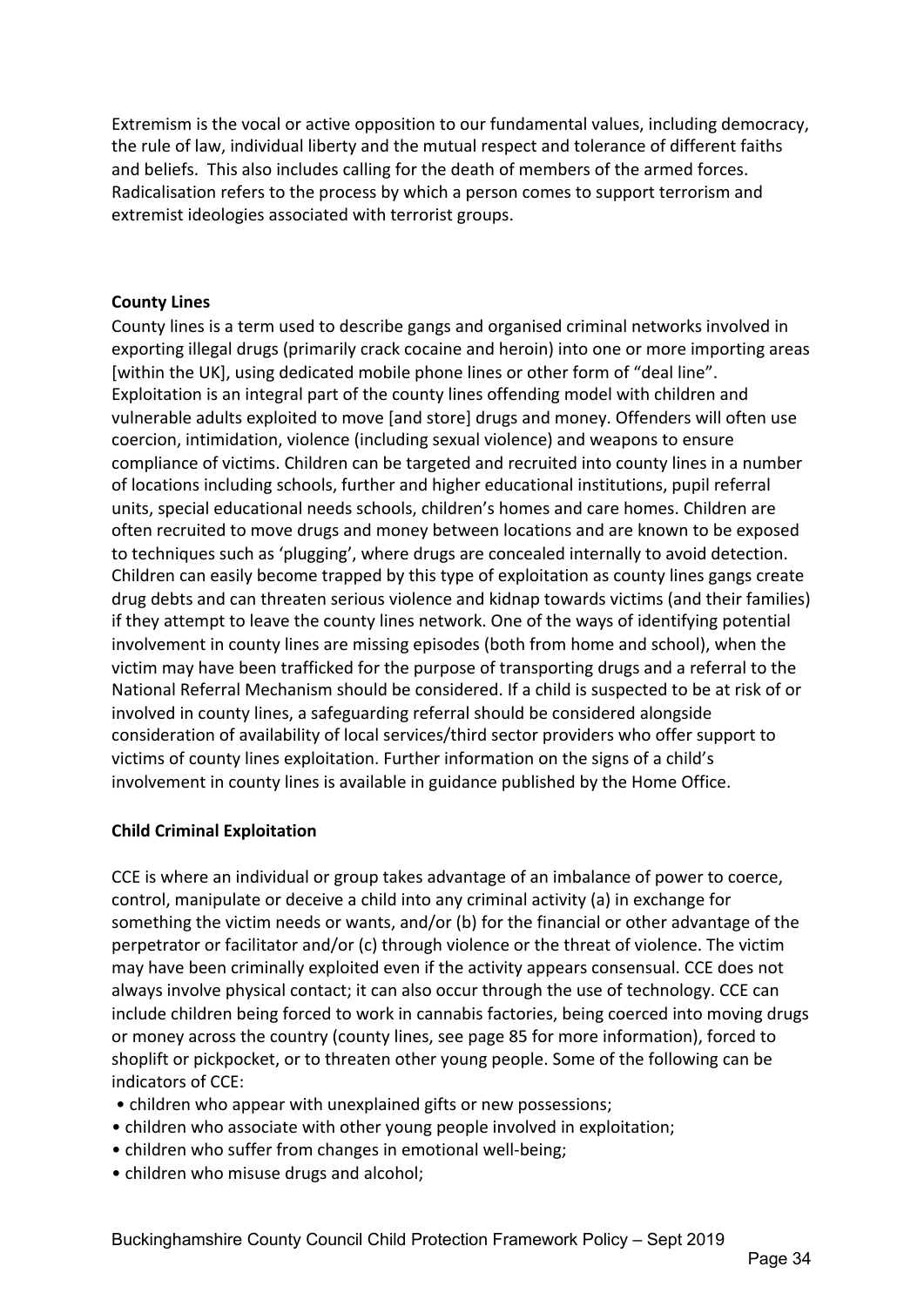- children who go missing for periods of time or regularly come home late; and
- children who regularly miss school or education or do not take part in education.